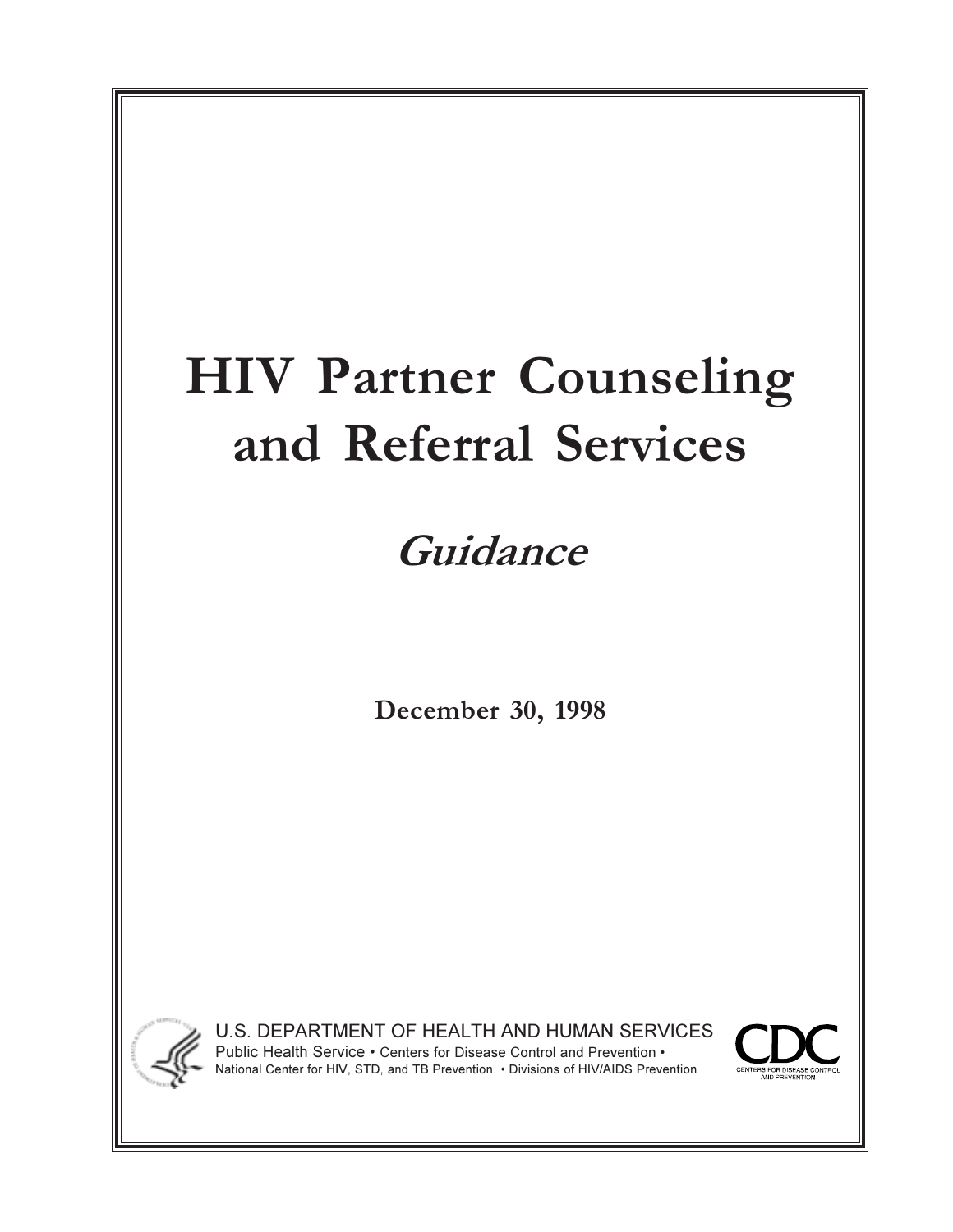## **Preface**

This guidance is intended to assist state and local health department HIV prevention cooperative agreement grantees and HIV prevention community planning groups in planning, implementing, and evaluating the services provided to persons living with HIV and their sex and needle-sharing partners. External consultants and CDC staff collaborated in the development of this guidance, which is intended to supplement current CDC cooperative agreement guidance for HIV prevention programs. The development process included input based on reviews of the relevant scientific literature, actual program experience, and expert recommendations from within and outside CDC.

This guidance uses new terminology to label the process of reaching and serving sex and needle-sharing partners. As opposed to *contact tracing* and *partner notification*, the term *partner counseling and referral services* (PCRS) is used in this document because it better reflects the type and range of public health services that are recommended for sex and needle-sharing partners. These services are vital to any communitys HIV prevention efforts. This guidance should assist in developing programs, planning services, or prioritizing resource allocation for PCRS, and state and local programs supported with CDC funds should adapt it to meet their local policies, needs, and circumstances.

The principles listed on the following pages constitute the basis for PCRS and are applied to issues discussed throughout this document. Principles 1–11 apply to partner counseling and referral services associated with partner services for all sexually transmitted diseases, including HIV. Principles 12–13 apply to partner counseling and referral services associated with HIV in particular.

The reader can refer to Appendix B, "Glossary of Terms Associated with PCRS," for clarification on how some terms are used in this document. For example, the term **PCRS provider** is used to refer to any qualified health care personnel, including physicians, nurses, counselors, or disease intervention specialists, who might be involved in serving HIV-infected clients, their partners, and affected communities. Guidance in this document assumes and strongly recommends that PCRS providers be specifically trained in delivering these services.

For technical assistance or inquiries, PCRS providers should contact their state health department. State health departments should contact their CDC project officers.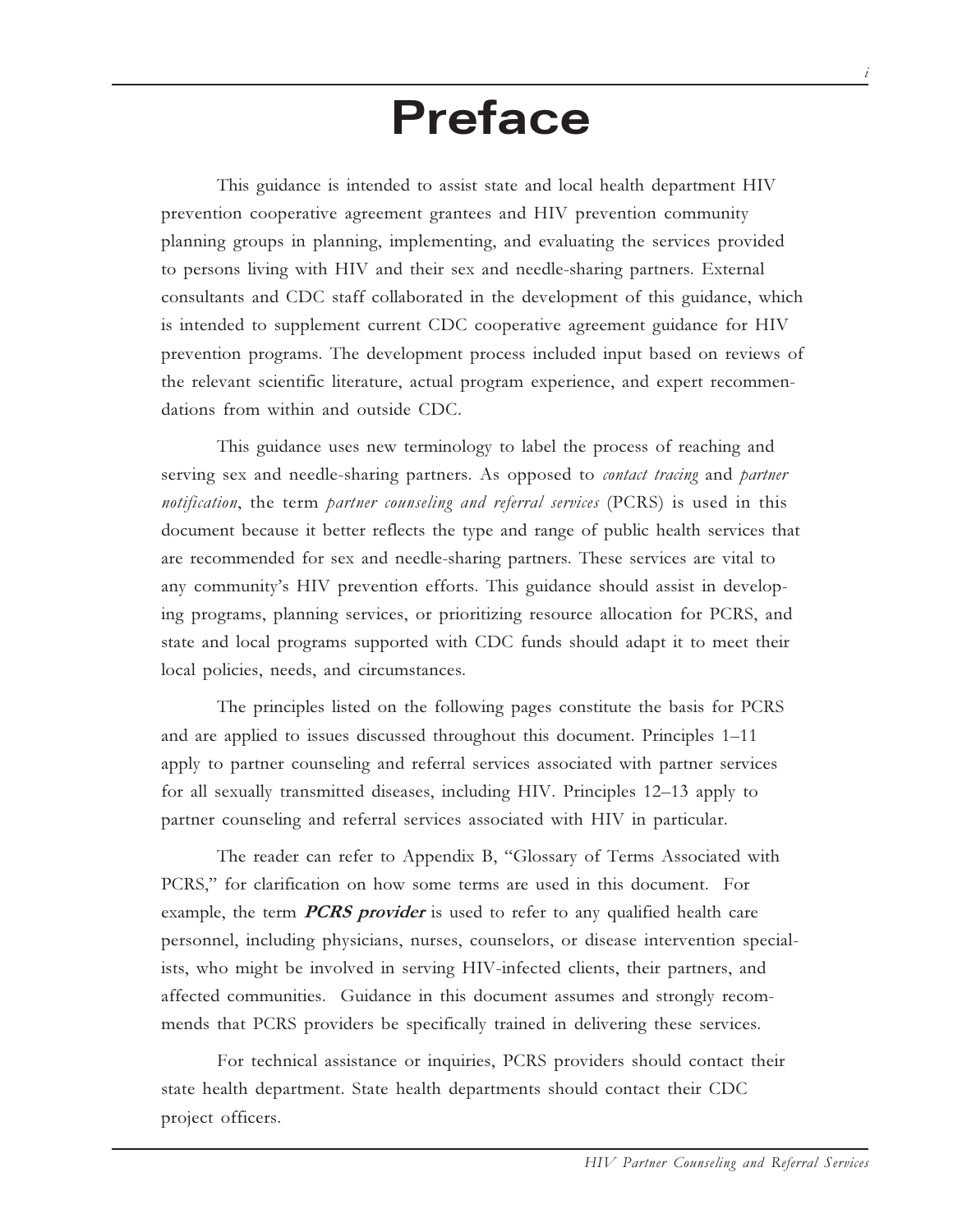#### **Principles Associated with Providing PCRS for All Sexually Transmitted Diseases, Including HIV**

- 1. **Voluntary.** PCRS is voluntary on the part of the infected person and his or her partners.
- 2. **Confidential.** Every part of PCRS is confidential.
- 3. **Science-Based.** PCRS activities are science-based and require knowledge, skill, and training.
- 4. **Culturally Appropriate.** PCRS is to be delivered in a nonjudgmental, culturally appropriate, and sensitive manner.
- 5. **A Component of a Comprehensive Prevention System.** PCRS is one of a number of public health strategies to control and prevent the spread of HIV and STDs. Other strategies include access to clinical services, outreach to and targeted screenings of at-risk populations, behavioral interventions, and educational programs.
- 6. **Diverse Referral Approaches.** PCRS may be delivered through two basic approaches: provider referral, whereby the PCRS provider locates and informs sex or needle-sharing partners of their exposure, and client referral, whereby the infected person takes responsibility for informing his or her partners. Sometimes a combination of these approaches is used.
- 7. **Support Services and Referral.** PCRS is delivered in a continuum of care that includes the capacity to refer sex and needle-sharing partners to HIV counseling, testing, and treatment, as well as other services, e.g., STD treatment, family planning, violence prevention, drug treatment, social support, housing.
- 8. **Analysis and Use of PCRS Data.** PCRS program managers should collect data on services provided and use the data for evaluating and improving program efficiency, effectiveness, and quality.
- 9. **Counseling and Support for Those Who Choose To Notify Their Own Partners.** Counseling and support for those who choose to notify their own partners is an essential element of PCRS. Such efforts can assist in ultimately reaching more partners and minimizing unintended consequences of notification. Assistance to clients in deciding if, how, to whom, where, and when to disclose their infection can help them avoid stigmatization, discrimination, and other potential negative effects. Working with a client to think through what it means to notify a partner and creating a specific plan to ensure he or she successfully accomplishes the notification is a vital role of the provider.
- 10. **Client-Centered Counseling.** Providing client-centered counseling for HIVinfected individuals and their partners can reduce behavioral risks for acquiring or transmitting HIV infection. In addition, client-centered counseling will help the provider understand the readiness of the client to notify partners. This will allow the provider to offer services to assist the client in successfully notifying partners without adverse consequence.
- 11. **Increased Importance as New Technologies Emerge.** As new technologies emerge, such as rapid diagnostic tests, vaccines, behavioral interventions, and even more effective therapies, PCRS will become an increasingly important prevention tool.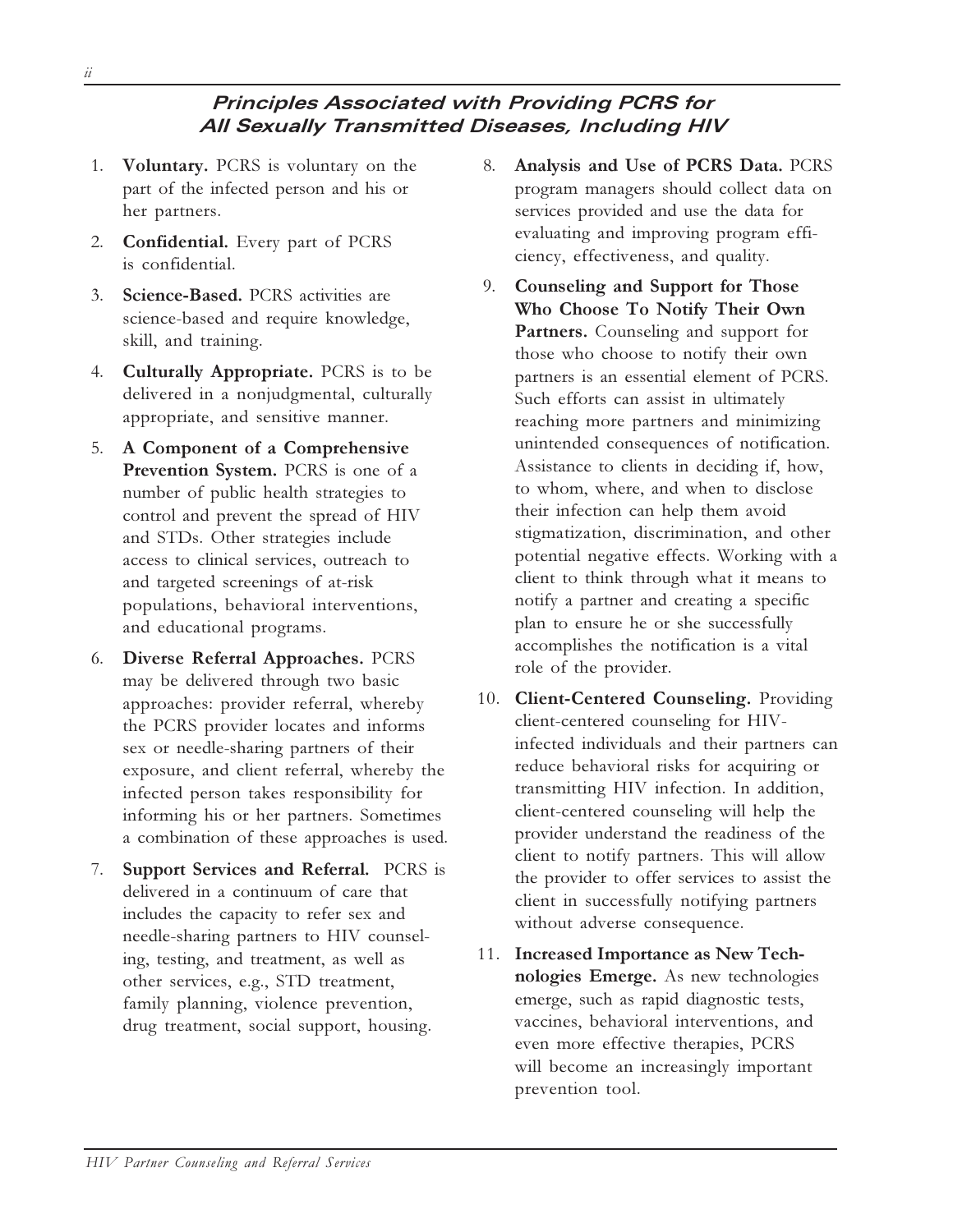#### **Principles Associated with Providing PCRS, Particularly for HIV**

- 12. **Ongoing Access to PCRS for HIV-Infected Individuals and Partners.** PCRS should not be a one-time service. It should be offered as soon as an HIVinfected individual learns his or her serostatus and made available throughout that person's counseling and treatment. If new partners are exposed in the future, PCRS should be made available again. HIV-infected individuals should have the ability to access PCRS whenever needed.
- 13. **Assistance in Accessing Medical Evaluation and Treatment To Prolong Life.** Sex and needle-sharing partners might already be HIV-infected but be unaware of or deny their risks. They can be assisted through PCRS in learning their status, and in obtaining earlier medical evaluation and treatment for HIV disease and opportunistic infections. PCRS provides an opportunity for HIV primary prevention interventions for those partners not infected with HIV and an opportunity for secondary prevention for those partners living with HIV.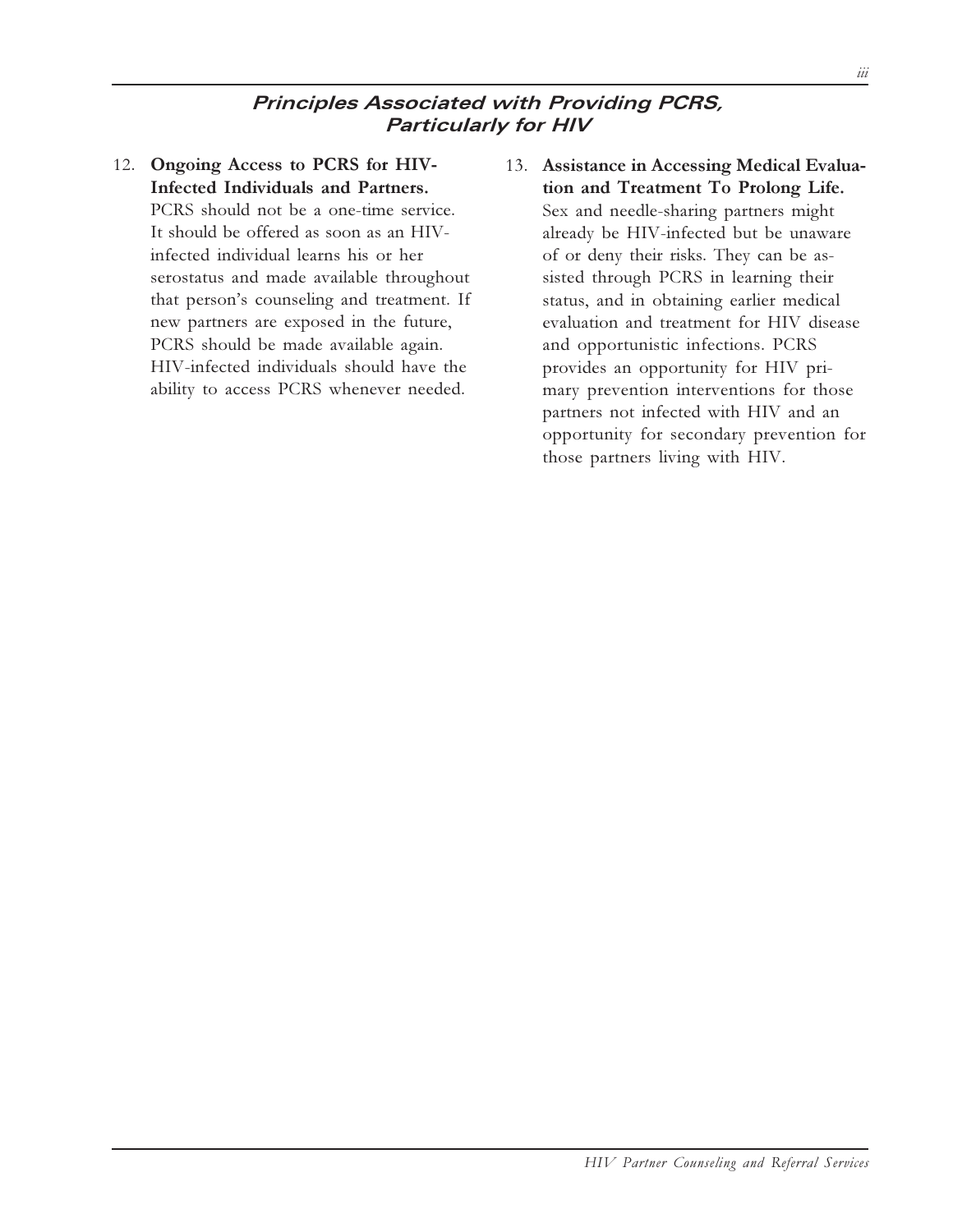#### **How To Use This Document**

The standards and guidance in this document describe the core elements that are essential for successful PCRS programs at publicly funded sites. Even though HIV and STD programs share many common goals, policies, and activities, PCRS is designed specifically for HIV prevention programs. It is not intended to replace or modify CDC guidance for partner notification for other STDs.

The two levels of recommendations in this document are **Standards** and **Guidance**:

**Standards.** Specific standards are provided in several sections and are intended to be applied consistently. **Standards must be followed by CDC grantees in virtually all cases where CDC funds are used to support services.** To assist the reader, each standard is set apart from the other text in



In addition, Appendix A is a concise listing of all the PCRS standards in the order discussed in the main part of the document.

**Guidance.** The main text of this document provides overall guidance for PCRS programs. **This guidance should be followed in most cases, but can be tailored to fit the individuals and affected communities being served as well as the program needs.** Providers are urged to follow this guidance but have flexibility to modify or adapt based on state or local needs, policies, or circumstances.

Other organizations providing PCRS or other HIV prevention service providers might also find this document a useful guide. CDC recommends that the guidance be shared with providers and consumers of services in local areas. Managers of PCRS programs are urged to work closely with STD prevention, violence prevention, drug treatment, reproductive health, and other state agencies in planning, implementing, and evaluating their program and services.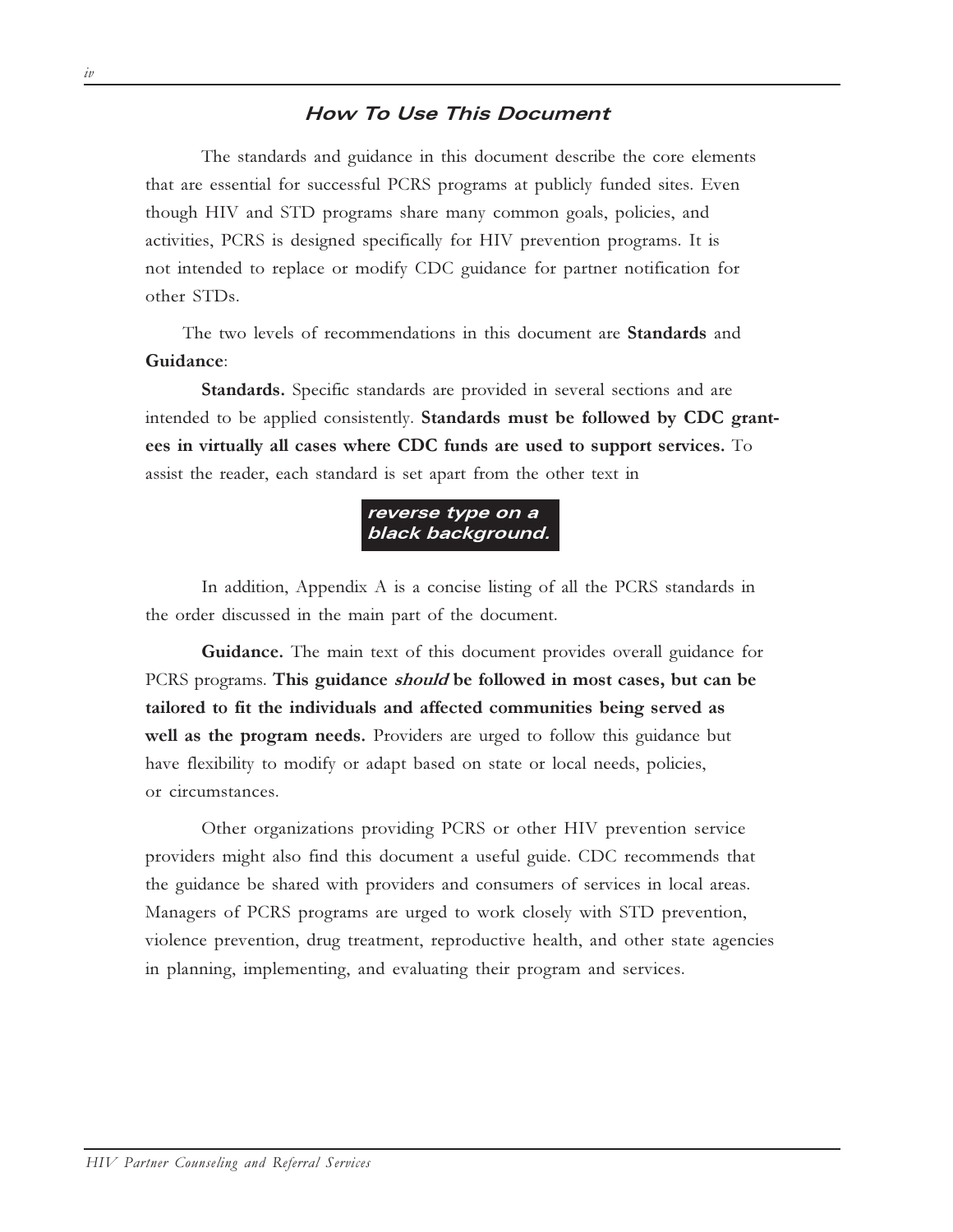## **CONTENTS**

|     | Principles Associated with Providing PCRS for All |                                                               |  |  |  |
|-----|---------------------------------------------------|---------------------------------------------------------------|--|--|--|
|     |                                                   |                                                               |  |  |  |
|     |                                                   | Principles Associated with Providing PCRS,                    |  |  |  |
|     |                                                   |                                                               |  |  |  |
|     |                                                   |                                                               |  |  |  |
| 1.0 |                                                   | PARTNER COUNSELING AND REFERRAL SERVICES FOR HIV PREVENTION - |  |  |  |
|     |                                                   |                                                               |  |  |  |
|     | 1.1                                               |                                                               |  |  |  |
|     | 1.2                                               |                                                               |  |  |  |
|     | 1.3                                               |                                                               |  |  |  |
|     | 1.4                                               |                                                               |  |  |  |
|     | 1.5                                               |                                                               |  |  |  |
| 2.0 |                                                   |                                                               |  |  |  |
|     | 2.1                                               |                                                               |  |  |  |
|     | 2.1.1                                             |                                                               |  |  |  |
|     | 2.1.2                                             |                                                               |  |  |  |
|     | 2.2                                               |                                                               |  |  |  |
| 3.0 |                                                   |                                                               |  |  |  |
|     | 3.1                                               |                                                               |  |  |  |
|     | 3.1.1                                             |                                                               |  |  |  |
|     | 3.1.2                                             |                                                               |  |  |  |
|     | 3.1.3                                             |                                                               |  |  |  |
|     | 3.2                                               |                                                               |  |  |  |
|     | 3.2.1                                             |                                                               |  |  |  |
|     | 3.2.2                                             |                                                               |  |  |  |
|     | 3.2.3                                             |                                                               |  |  |  |
|     | 3.3                                               |                                                               |  |  |  |
|     | 3.4                                               |                                                               |  |  |  |
|     | 3.4.1                                             |                                                               |  |  |  |
|     | 3.4.2                                             |                                                               |  |  |  |
|     | 3.4.3                                             |                                                               |  |  |  |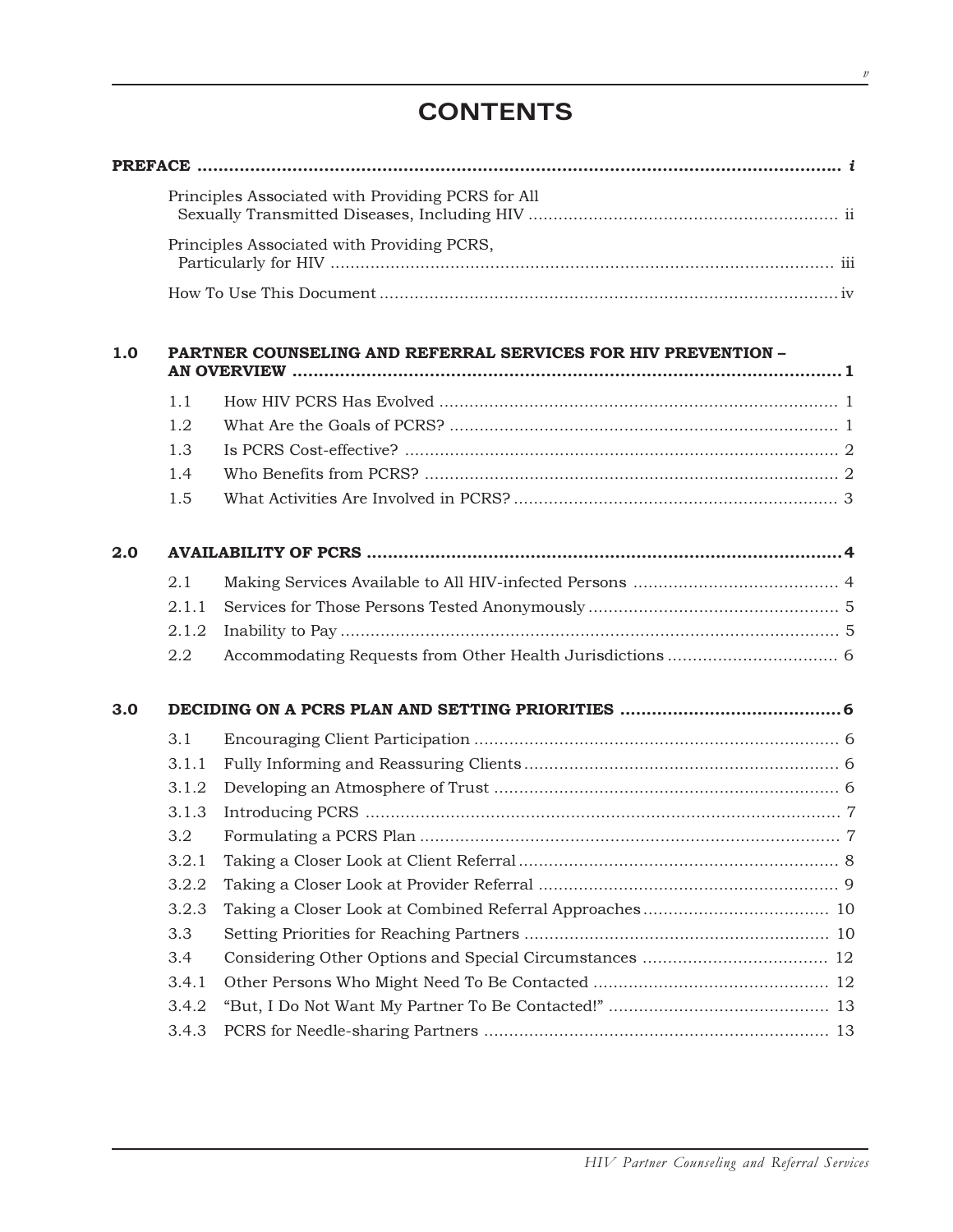## Contents (continued)

| 4.0 |                |  |  |  |  |
|-----|----------------|--|--|--|--|
|     | 4.1            |  |  |  |  |
|     | 4.2            |  |  |  |  |
|     | 4.3            |  |  |  |  |
|     | 4.4            |  |  |  |  |
|     | 4.5            |  |  |  |  |
| 5.0 |                |  |  |  |  |
|     | 5.1            |  |  |  |  |
|     | 5.2            |  |  |  |  |
| 6.0 |                |  |  |  |  |
|     | 6.1            |  |  |  |  |
|     | 6.2            |  |  |  |  |
|     | 6.3            |  |  |  |  |
|     |                |  |  |  |  |
|     |                |  |  |  |  |
|     | A <sub>1</sub> |  |  |  |  |
|     | <b>B.</b>      |  |  |  |  |
|     |                |  |  |  |  |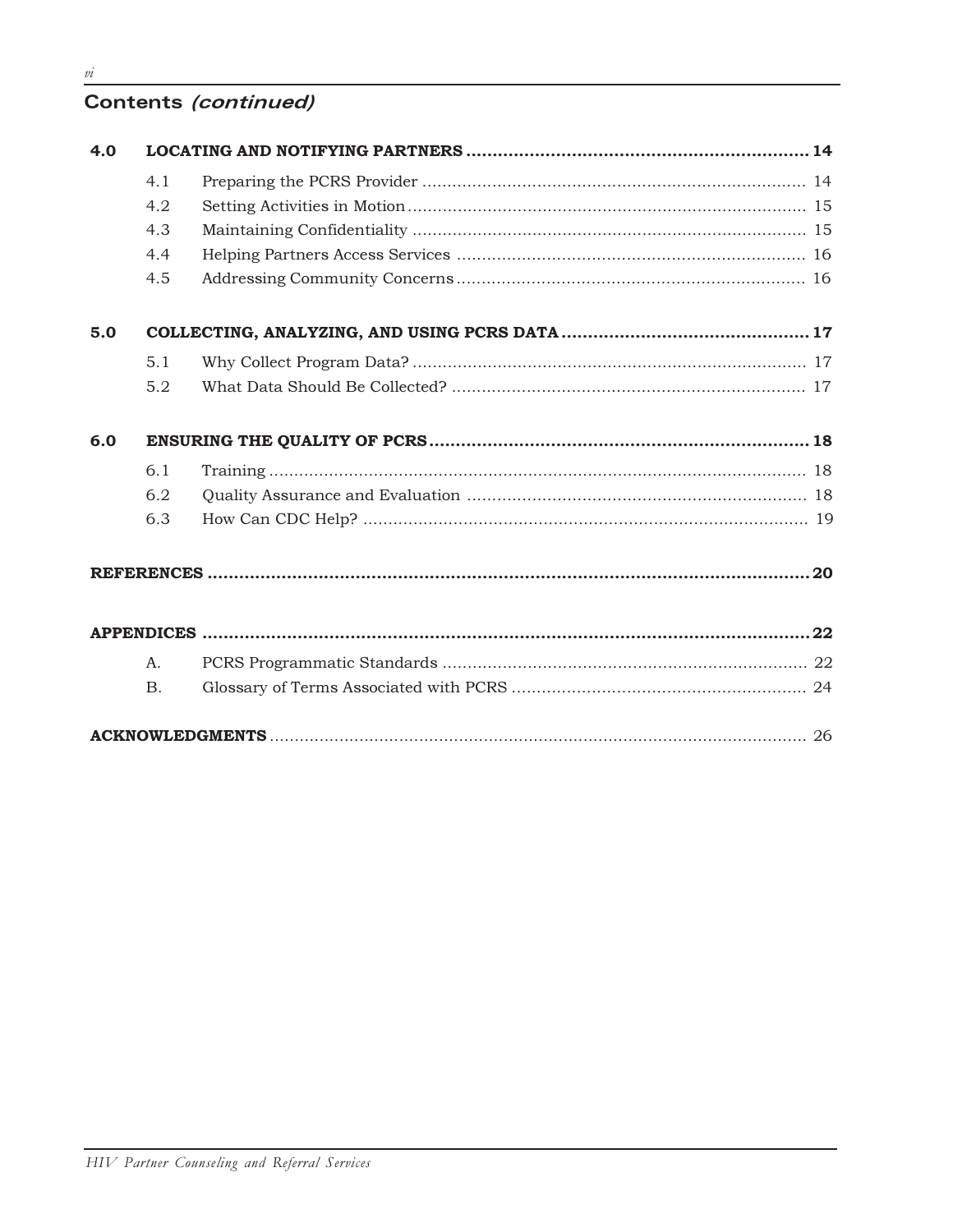## **1.0 PARTNER COUNSELING AND REFERRAL SERVICES FOR HIV PREVENTION AN OVERVIEW**

#### **1.1. How HIV PCRS Has Evolved**

Once known as "contact tracing," outreach activities for finding, diagnosing, and treating partners of persons infected with sexually transmitted diseases (STDs) have long been used by public health workers as a prevention activity. In the 1930s, U.S. Surgeon General Thomas Parran advocated the use of contact tracing to help "prevent new chains of [syphilis] infection" (Parran, 1937). Contact tracing was later expanded to include partners of persons infected with gonorrhea and other STDs, including the human immunodeficiency virus (HIV), and came to be known in the 1980s as "partner notification" (West and Stark, 1997).

In the 1980s, when public health workers were first being confronted with the rapid spread of HIV, the virus that causes acquired immunodeficiency syndrome (AIDS), informing persons of their possible exposure to HIV and offering counseling, testing, and referral services were already recognized as an important disease prevention effort that could help stem the tide of HIV infection. As HIV prevention activities have evolved, so has the terminology for informing the HIV-infected person's sex and needle-sharing partners of their possible exposure to the virus. Today, the term **HIV partner counseling and referral services (PCRS)** more accurately reflects the range of services available to HIV-infected persons, their partners, and affected communities through this public health activity.

Of necessity, PCRS for HIV differs from partner services for other STDs because the epidemiological, biological, and clinical characteristics of HIV are different" (West and Stark, 1997). Despite recent advances in treatment, we do not yet have a cure for AIDS, so HIV remains a lifelong issue for those infected. Furthermore, because society frequently stigmatizes and sometimes discriminates against HIV-infected persons and their families and friends, the affected communities may be concerned about the potential negative impact of PCRS. HIV prevention programs need affected communities to be involved in and understand PCRS for the overall prevention efforts to be accepted and effective.

Federal and state legislative mandates in the 1990s have underscored the importance of notifying sex and needle-sharing partners of their possible exposure to HIV. Recent examples include the federal requirement to notify spouses of HIV-infected persons (Public Law 104-146, Section 8[a] of the Ryan White CARE Reauthorization Act of 1996) and state legislation to require health departments to offer HIV partner notification services to newly reported HIV-infected persons (National Council of State Legislators, 1998). Legal and ethical concepts such as the rights of individuals to know their risk of infection, to learn their HIV status anonymously or confidentially, and to be protected against discrimination if HIV-infected, will continue to drive public health policies and legislative action on HIV PCRS (West and Stark, 1997). Public health policies and legislative actions related to the above concepts will determine, at least in part, how PCRS is conducted.

#### **1.2 What Are the Goals of PCRS?**

PCRS is a prevention activity with the following goals:

- 1. Providing services to HIV-infected persons and their sex and needle-sharing partners so they can avoid infection or, if already infected, can prevent transmission to others.
- 2. Helping partners gain earlier access to individualized counseling, HIV testing,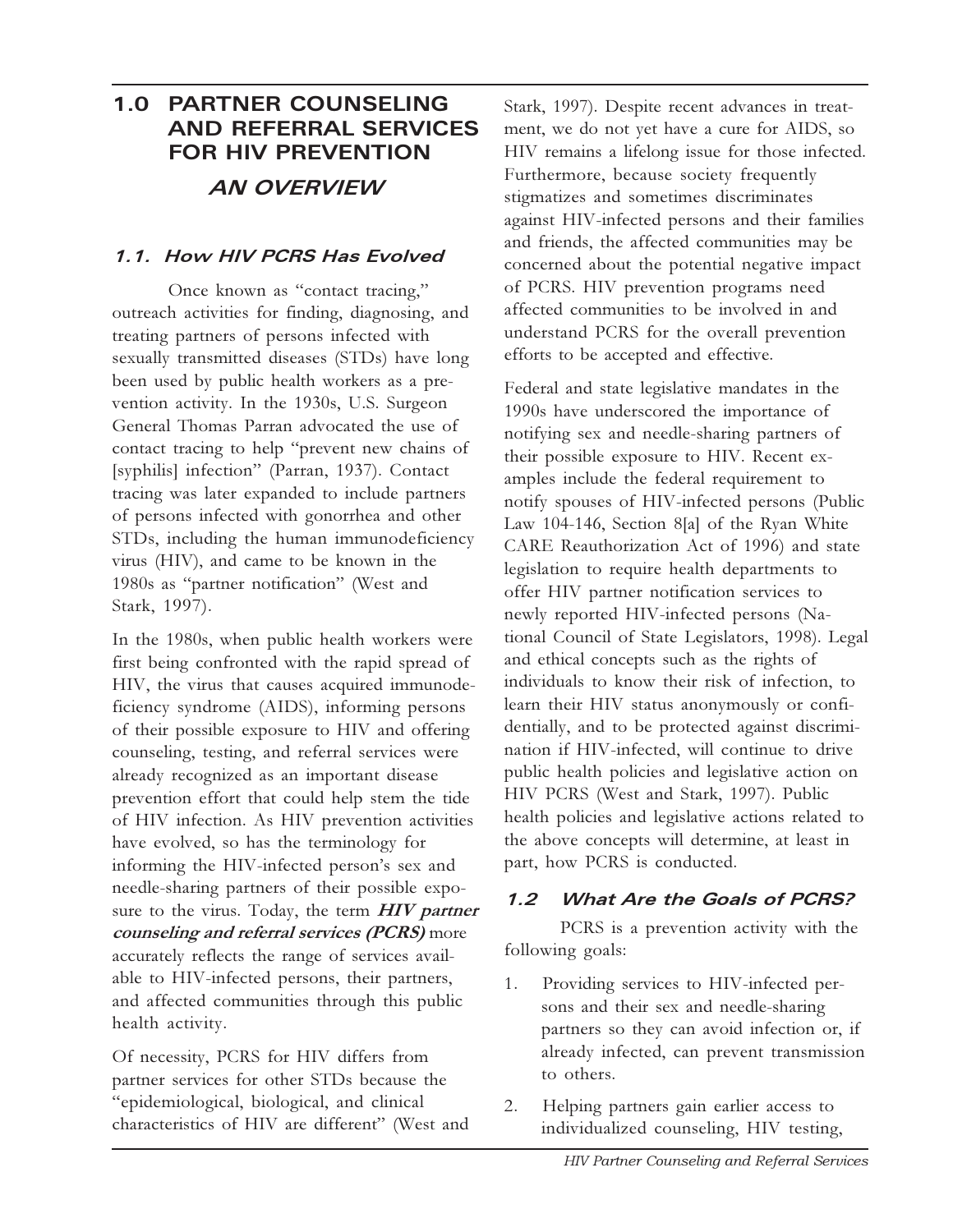medical evaluation, treatment, and other prevention services.

Through PCRS, persons  $-$  many of whom are unsuspecting of their risk  $-$  are informed of their exposure or possible exposure to HIV. Notified partners can choose whether to be tested, and if not tested or if found to be uninfected, can receive counseling about practicing safer behaviors to avoid future exposure to HIV. If, however, they are found to be infected, they can seek early medical treatment and practice behaviors that help prevent transmission of HIV to others and reduce the risk of becoming infected with other STDs.

PCRS can be instrumental in identifying sexual and drug-injecting networks at high risk for transmission of HIV or other sexually transmitted diseases (Fenton and Peterman, 1997; West and Stark, 1997). These networks are made up of individuals who share social relationships involving sex or drug use. Such networks can be identified and described at least partly through information obtained by PCRS activities (West and Stark, 1997). Future prevention interventions can then be more effectively directed, and the HIV risks within the network(s) potentially reduced. Network research, combined with new methods of virus typing and identification of recently infected persons (Janssen, *et al.*, 1998), will contribute to a greater understanding of HIV transmission (Fenton and Peterman, 1997).

#### **1.3 Is PCRS Cost-effective?**

Some have raised concerns about the high potential cost of PCRS and have questioned on these grounds whether or not it should be supported. In fact, although the relative investment per person reached might be greater than other public health activities, PCRS is likely to be highly cost-effective. A simple threshold analysis illustrates the probable cost-effectiveness of PCRS to society.

Assuming an estimated current \$154,402 lifetime cost in the United States of a person acquiring HIV infection and eventually dying from HIV-related illness (Holtgrave and Pinkerton, 1997) and a conservatively estimated average \$3,205 cost of PCRS to reach one infected person (Toomey *et al*., 1998), PCRS must prevent 1 infection out of every 51 HIV-infected partners reached through PCRS to be cost-effective. As PCRS links HIV-infected partners to client-centered counseling and other interventions proven or likely to be effective, this appears to be a threshold relatively easy to achieve by programs. Greater effectiveness, such as preventing only 23 infections for every 51 HIV-infected partners reached through PCRS, would convey substantial cost savings to society.

#### **1.4 Who Benefits from PCRS?**

Clearly, three distinct beneficiaries of PCRS are (1) persons with HIV infection; (2) their spouses and other sex and/or needlesharing partners; and (3) affected communities (Fenton and Peterman, 1997). Through a client-centered approach, HIV-infected persons can receive counseling about their risk behavior and be offered a range of choices and support in informing their partners of the possibilities of exposure to HIV (CDC, 1994). Studies have shown that a client-centered counseling approach can result in behavior change, thereby decreasing the likelihood of HIV transmission to others (Kamb *et al.*, 1998 and Fenton and Peterman, 1997). HIV-infected persons can also benefit from referrals to other social and medical services, such as couples counseling, prevention case management, and antiretroviral therapy.

For the partners of HIV-infected persons, one basic benefit comes from being informed that they are at risk. This will be particularly helpful information for those who do not even suspect that they might have been exposed. Once informed, the partner can decide to access available HIV prevention counseling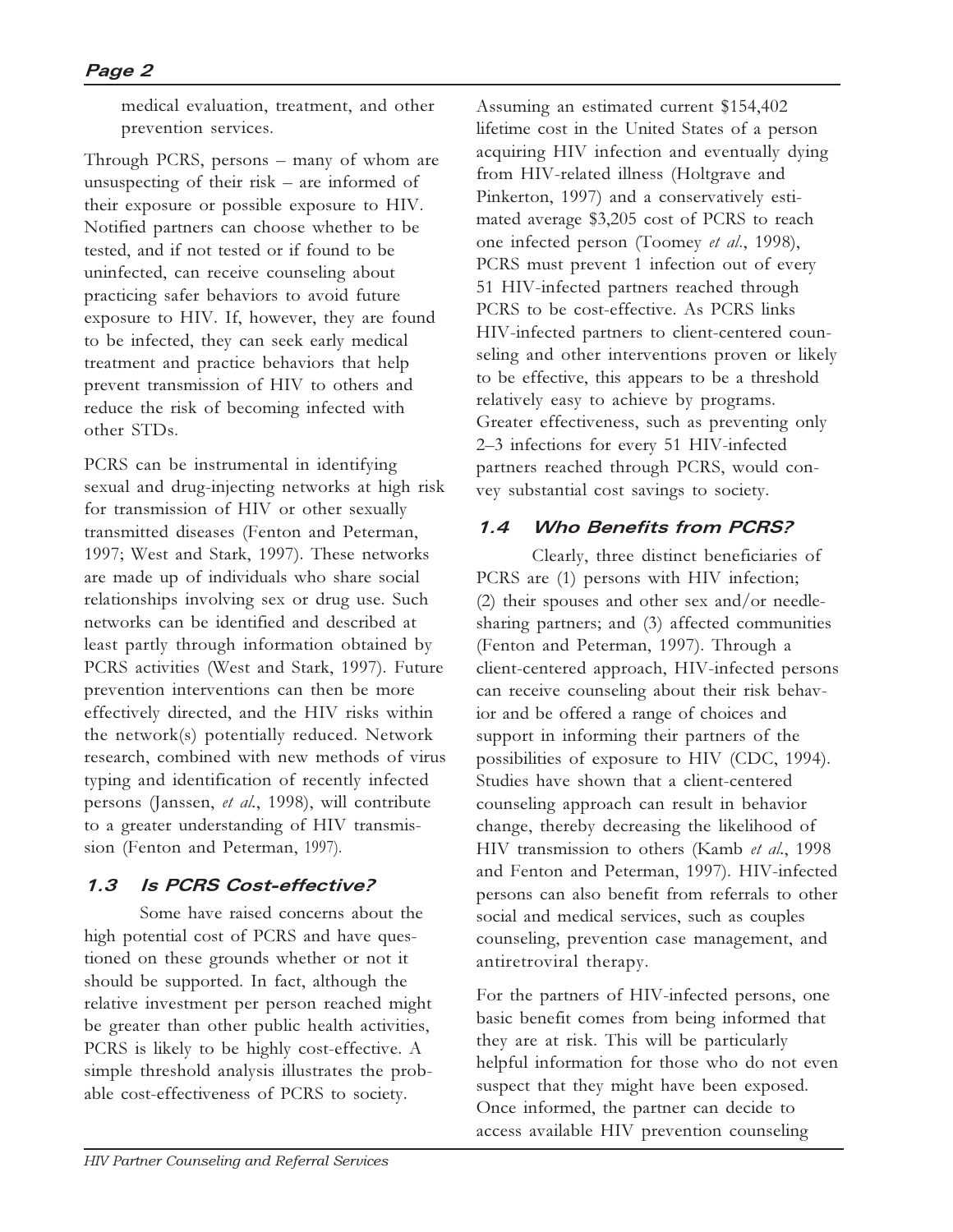and testing services. If not infected with HIV, partners can be assisted in changing their risk behavior, thus reducing the likelihood of acquiring the virus. Or, if already HIVinfected, the partner's prognosis can be improved through earlier diagnosis and treatment.

The role of PCRS, earlier diagnosis, and prevention and treatment services might have prevention benefits at the community level in reducing future rates of HIV transmission. Evidence is accumulating that antiretroviral therapy reduces the amount of HIV in genital secretions and fluids and thus might reduce the infectivity of HIV (Gupta P, *et al.,* 1997; Vernazza PL, *et al.*, 1997; Vernazza PL, *et al.,* 1997; Musicco M, *et al.,* 1994). However, concern may be well justified that some might misinterpret antiretroviral therapy as a cure for HIV and thus be less concerned about adopting safe behaviors or exposing others (Kalichman SC, *et al.*, 1998; Kelly JA, *et al.*, 1998; Remien RH, *et al.,* 1998; Remien RH, *et al.,* 1998). Efforts to link HIV-infected persons to treatment must also continue to emphasize safe behavior during the course of treatment. Effective PCRS also can improve disease surveillance, identify social sexual networks at high risk that can then be targeted for prevention (Fenton and Peterman, 1997), and potentially assist a comprehensive program in lowering the transmission rate of HIV. In addition, PCRS can benefit service providers in the community by increasing their access to individuals in need of their services, especially people who would not come to them on their own.

#### **1.5 What Activities Are Involved in PCRS?**

PCRS should be introduced at the point an individual seeks HIV prevention counseling and testing. A brief overview of the activities associated with PCRS is included in this section, but more detailed discussions are provided throughout the remainder of this document.

- **Person Seeks HIV Prevention Counseling and Testing.** PCRS begins when persons seek, either through private care providers or publicly funded programs, HIV prevention counseling and testing. As they enter services, they should be assisted first, ideally through clientcentered counseling techniques, in
	- 1. assessing their risks of acquiring or transmitting HIV, and
	- 2. negotiating a realistic and incremental plan for reducing risk.

During the initial counseling and testing session, the provider should also explain (1) how HIV testing will be conducted if the client does choose to be tested, and (2) all the available options for PCRS. The provider must assist clients in understanding their responsibility, if their HIV test results are positive, for ensuring that their partners are informed of their possible exposure, and referring those partners to HIV prevention counseling, testing, and other support services (CDC, 1994).

- **Client Tests Positive and Chooses To Participate in PCRS.** Once a client's test results are confirmed positive, that person should be provided the earliest appropriate opportunity to receive partner counseling and referral services. Reactions to learning one is infected with HIV vary, and personal circumstances differ among individuals. PCRS providers need to recognize and accommodate those clients who need other issues resolved before being ready to participate in PCRS. This might mean, for some individuals, scheduling a follow-up appointment to discuss PCRS issues more thoroughly.
- **PCRS Provider and Client Together Formulate a Plan and Set Priorities.** The PCRS provider (who might not be the counseling and testing provider) counsels the client on if, how, and when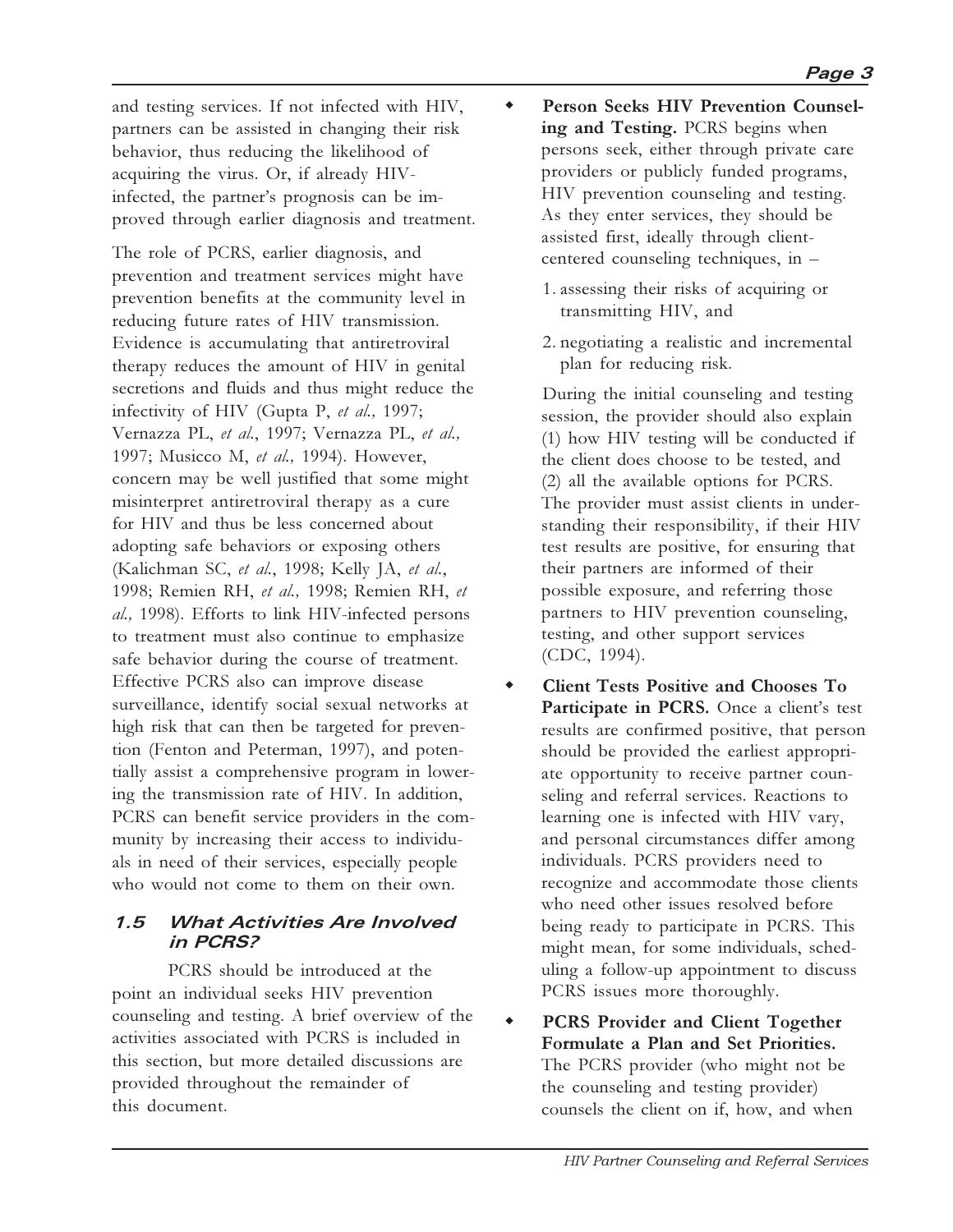specific partners should be informed of their risk of exposure. The provider should present partner referral options (Section 3.2). Then, the client and PCRS provider together can develop a plan for reaching partners that uses one or more of the referral options. The plan should be one that will result in each partner being (1) informed of possible exposure to HIV; (2) provided with accurate information about HIV transmission and prevention;  $(3)$  informed of benefits of knowing one's serostatus; (4) assisted in accessing counseling, testing, and other support services; and (5) cautioned about the possible negative consequences of revealing their own or others' serostatus to anyone else. As the individualized plan is developed, the PCRS provider and client prioritize which partners should be reached first (Section 3.0 provides a discussion of how priorities are set).

- **HIV-Infected Client Voluntarily Discloses Information About Partners.** The HIV-infected client is encouraged to voluntarily and confidentially disclose the identifying, locating, and exposure information for each sex or needle-sharing partner that the PCRS provider or the client will attempt to inform.
- **Client and/or Provider Informs Each Partner of Possible Exposure to HIV.** The client and/or the PCRS provider informs each sex or needle-sharing partner who can be located of his or her possible exposure to HIV. Ideally, the partner is always informed confidentially face-to-face, but this cannot necessarily be ensured when the client chooses to inform the partner without the provider's assistance.
- **Client and/or Provider Assists Partner in Accessing Counseling, Testing, and Other Support Services.** At the core of PCRS is referring the now-informed partner to counseling, testing, and needed

social and medical services. If on-the-spot counseling and/or testing for HIV and other STDs is not practical or not desired at this time, each partner should receive, immediately upon being informed of possible exposure to HIV, a specific referral for obtaining client-centered counseling and testing. Some partners will also need immediate referrals for medical evaluation, substance abuse treatment, mental health, or other support services to enhance or sustain riskreducing behaviors.

How each PCRS activity is conducted might have a direct impact on how communities perceive the value of such efforts to themselves and to public health. Quality assurance for services provided, routine staff and program evaluations, and network analysis are, therefore, necessary components of PCRS. For example, ensuring that strict confidentiality is maintained for all persons involved in PCRS will encourage community support and involvement. (See Sections 4.3, 4.5, and 6.2)

## 2.0 AVAILABILITY OF PCRS

#### **2.1 Making Services Available to All HIV-infected Persons**

**All CDCfunded HIV prevention counseling and testing sites, both confidential and anonymous, must make PCRS available to all HIVinfected persons.**

People can learn that they are HIVinfected through a variety of sources, including confidential and anonymous testing sites, private care physicians, or home collection kits. However, regardless of where and how persons have been tested, PCRS must be made easily accessible to all HIV-infected persons.

For example, an HIV-infected person who has been tested by a private provider might seek services from a CDC-funded provider.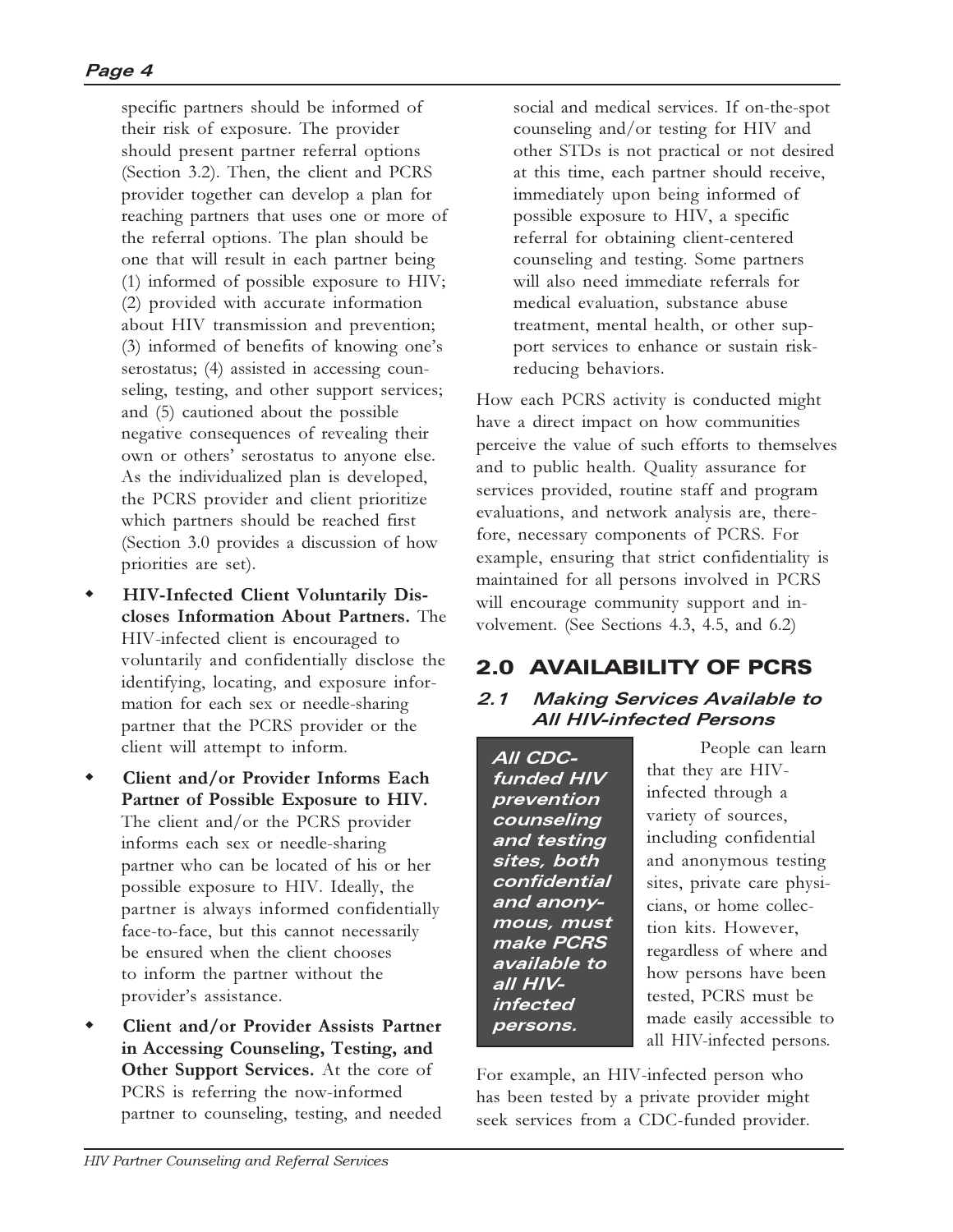Although verified evidence of HIV infection should always be presented to the PCRS provider before partners are contacted, PCRS must be made available to the HIVinfected person.

The client who has just been informed of being HIV-infected will, of course, need to have PCRS offered at the earliest appropriate time, but the PCRS provider will encounter many others to whom services should be offered. For example, those persons could include a previously identified HIV-infected

- client who in the past was not offered PCRS;
- sex or needle-sharing partner who the PCRS provider learns is continuing to have unprotected sex and who has partners other than the original HIVinfected client;
- client who now has new sex or needlesharing partners;
- client who is now seeking additional STD or family planning services or substance abuse treatment; or
- $\bullet$  client who in the past refused or only partially participated in PCRS but has now decided to participate fully.

Health department HIV prevention program staff should ensure that health care and prevention providers in the community and HIVinfected persons in the area are aware that PCRS is available at publicly funded sites and are aware of how to access those services. Furthermore, health departments can expand access to PCRS by developing agreements with private providers. These agreements could specify that the private providers will deliver PCRS to their HIV-infected clients. In such situations, these providers should be given

relevant information, training, and support to successfully deliver the services.

#### **2.1.1 Services for Those Persons Tested Anonymously**

**CDC-funded programs must provide access to PCRS for persons testing anonymously without requiring that the infected client disclose his or her identity.**

Opportunities to access PCRS must be provided to HIVinfected clients who have been tested anonymously and choose to remain anonymous. Program experience has indicated that PCRS can be conducted in an anonymous setting

(Hoffman, *et al.,* 1995). CDC requires that, unless prohibited by state law or regulation, grantees must provide reasonable opportunities for anonymous testing. Clients who test HIV-positive in anonymous settings must be counseled on how to enter a confidential system and be strongly encouraged to do so. This will assist them in receiving medical care and other services, including PCRS.

Recent reports show that persons who enter anonymous HIV testing programs do so earlier in their HIV infection and are more likely to begin medical care while still comparatively well (Bindman *et al*., 1998; Nakashima *et al*., 1998). CDC currently recommends that persons initially testing positive for HIV in an anonymous setting be counseled and informed about how to enter a confidential medical care system.

#### **2.1.2 Inability To Pay**

CDC-funded PCRS programs must provide access to PCRS regardless of clients' or partners' ability to pay (CDC, 1993).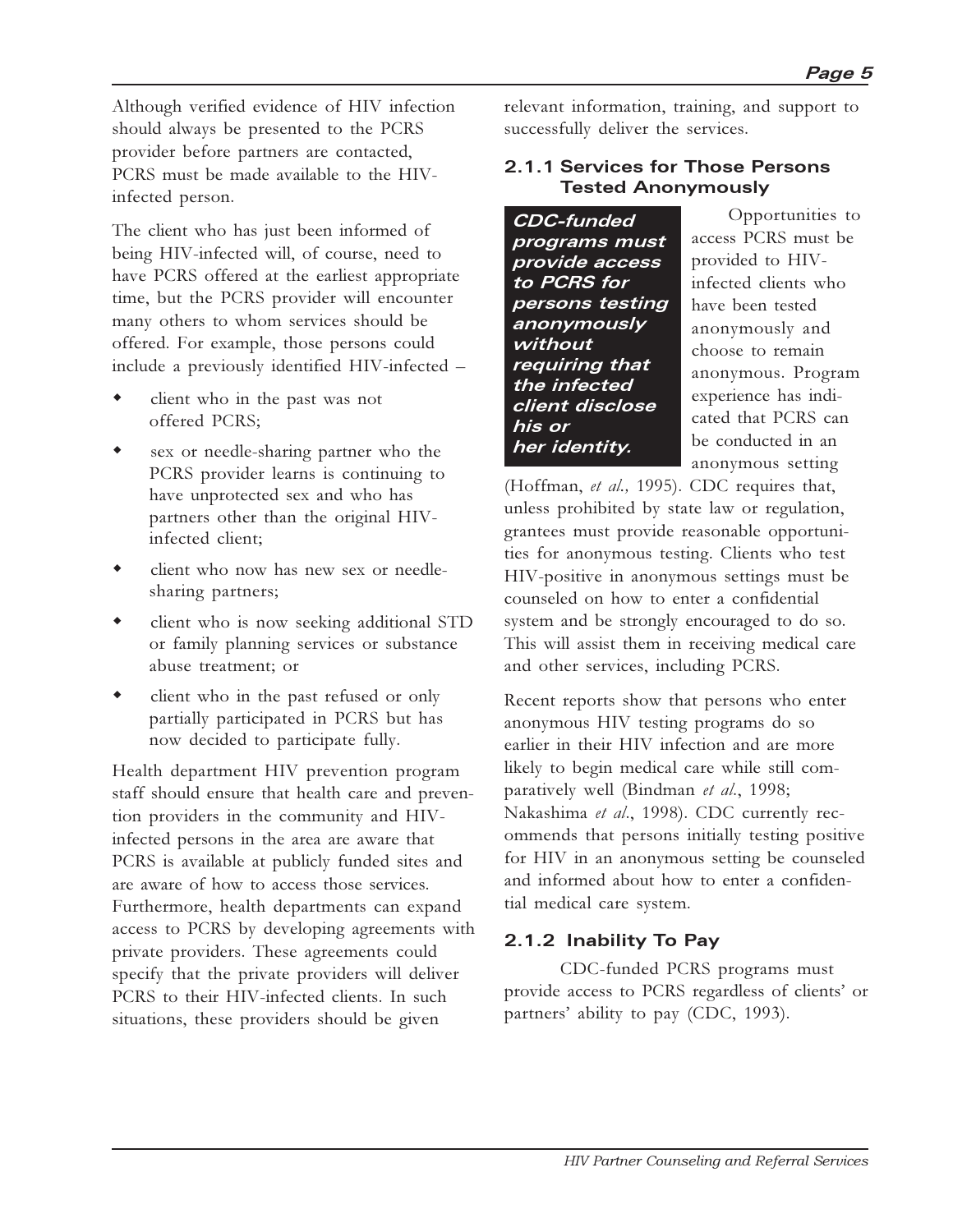#### **2.2 Accommodating Requests from Other Health Jurisdictions**

**Requests for PCRS from other health jurisdictions must be accommodated whenever practical.**

PCRS providers might sometimes be asked to contact the partner of an HIVinfected person residing in another health jurisdiction. Such contacts with other jurisdictions is the role of the state

health department. For example, a PCRS provider might request that the staff in a neighboring state health department assist in locating and informing a previous partner or former spouse of an HIV-infected client. A **reasonable** effort must be made to accommodate that request if it complies with state and local regulations and policies, and confidentiality is maintained.

### 3.0 DECIDING ON A PCRS PLAN AND SETTING PRIORITIES

- **3.1 Encouraging Client Participation**
- **3.1.1 Fully Informing and Reassuring Clients**

**PCRS providers must ensure that clients are aware that all information disclosed by them will be kept strictly confidential and that participation is always voluntary.**

 The PCRS provider should explain the purpose and process of PCRS before PCRS activities can begin. The HIV-infected person serves as the "gatekeeper" to his or her partners. Program experience indicates that once a person understands the benefits both to themselves and their partners, they willingly participate in PCRS. Therefore,

ensuring that the HIV-infected person fully understands the PCRS process and its benefits is important.

Providers should create an environment that is private, confidential, and comfortable enough so that clients are encouraged to participate in PCRS without feeling fearful or coerced. Reminders of the voluntary nature of PCRS and explanations of how privacy will be maintained for clients and partners alike will be necessary before some individuals feel secure enough to participate.

Each interaction a counseling and testing or health care provider has with an HIV-infected client is a potential opportunity to discuss the importance of informing that person's sex or needle-sharing partners of their possible exposure to HIV. Prevention counseling, prevention case management, and medical follow-up sessions while clients are in treatment, all provide opportunities to stress the importance of getting partners involved in PCRS. Community-level interventions provide other opportunities to reach out to partners.

#### **3.1.2 Developing an Atmosphere of Trust**

**To foster an atmosphere of trust, PCRS providers must treat all HIVinfected clients and their partners with respect.**

 The success of the PCRS process hinges on the trust and cooperation of the persons infected with HIV and their partners. How well the provider fosters an atmosphere of trust, respect, and rapport with the HIV-infected individual

will have a significant impact on PCRS. Clientcentered counseling techniques (CDC, 1994) are highly recommended for developing this relationship, not only with original clients but also with their partners. The ability to develop trust and rapport will also enhance the PCRS provider's effectiveness when working in the community.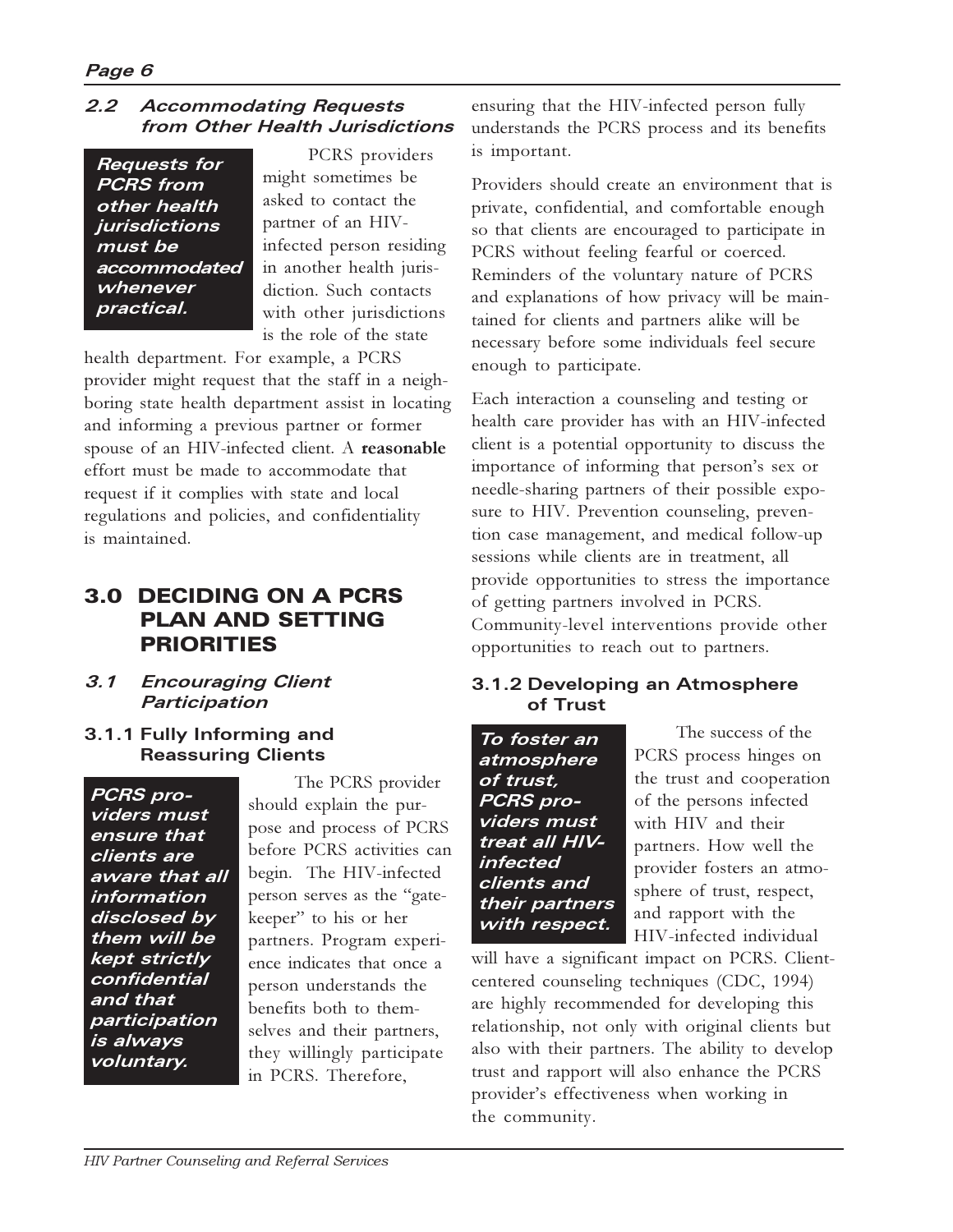#### **3.1.3 Introducing PCRS**

**Persons entering CDC-funded HIV prevention counseling and testing programs must be counseled at the earliest opportunity about PCRS and options for informing sex and needlesharing partners of possible exposure to HIV.**

 During the first visit, the health care provider, using a client-centered approach (CDC, 1994), should begin discussions with the client on the risks to his or her partners. This visit

would typically be for HIV counseling and testing. When clients choose to be tested and the results are positive, then the provider must offer, at the earliest appropriate opportunity, to assist in formulating an individualized PCRS plan. That plan is always based on the personal circumstances of the HIV-infected client and each of his or her partners.

When the provider demonstrates genuine concern for the overall well-being of clients and their partners during discussions about PCRS, the provider encourages greater client participation. Clients' reactions vary significantly to learning that their HIV test results are positive; therefore, the provider must gauge the appropriate point at which to initiate the discussion about the PCRS plan. In fact, other critical issues might need to be resolved first. For example, the client might express suicidal ideation or a fear of a violent reaction from a partner. Because potentially violent situations might be encountered, collaboration between the PCRS program and the appropriate state or local violence prevention programs is important. Such collaboration will help in developing plans and protocols for such situations and provide opportunities for the PCRS provider to learn about relevant services.

#### **3.2 Formulating a PCRS Plan**

**The PCRS provider must explain to the HIV-infected client the options for serving partners and then assist that client in deciding on the best plan for reaching each partner confidentially and referring him or her to counseling, testing, and other support services.**

 HIV prevention programs use two basic approaches for reaching partners (West and Stark, 1997). In this document, the term **client referral** is used when HIVinfected individuals choose

to inform their partners themselves and refer those partners to counseling and testing (see Section 3.2.1). (NOTE: The terms **patient referral** and **self-referral** are sometimes used instead of **client referral**.) The term **provider referral** is used in this document when the PCRS provider, with the consent of the HIVinfected client, takes the responsibility for contacting the partners and referring them to counseling, testing, and other support services (see Section 3.2.2).

Sometimes a combination of the two approaches is used. With the **dual-referral** approach, the HIV-infected client informs the partner of his/her serostatus in the presence of the PCRS provider. By having a professional counselor present, this approach supports the client and reduces other potential risks. In such situations the PCRS provider must not reveal the client's serostatus to the partners without prior informed consent. With the **contractreferral** approach, the PCRS provider does the informing only if the client does not notify the partner within a negotiated time period (see Section 3.2.3).

The PCRS provider should explain to clients all available options for reaching their partners, including the advantages and disadvantages of each approach. Then, together they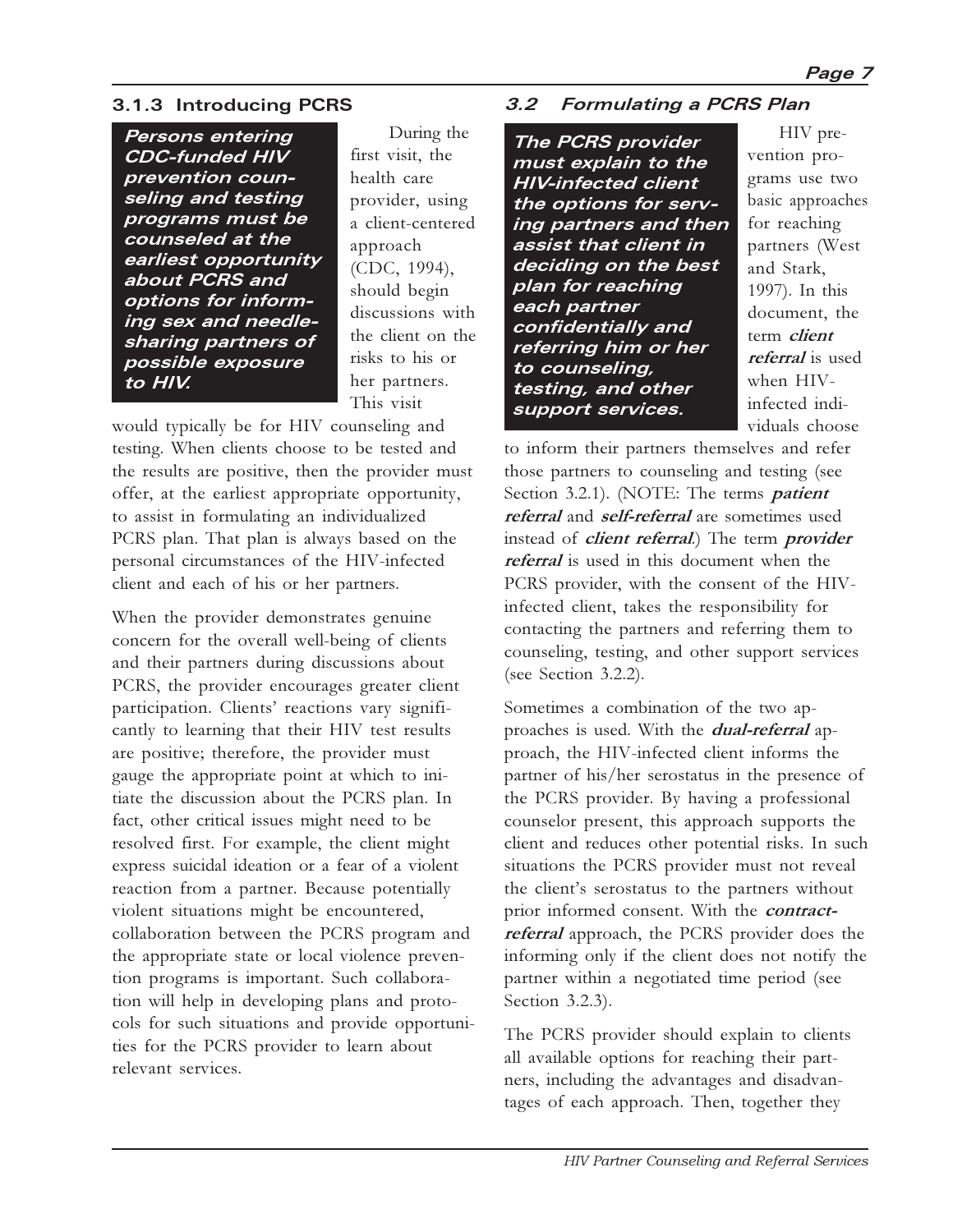can formulate a plan that can result in each partner being confidentially informed and encouraged to access counseling and testing or other social or medical services. Some HIVinfected individuals will be reluctant to participate in PCRS. Client-centered counseling techniques and reassurances of confidentiality can encourage better participation. Resolving problems through role-playing, for example, might help clients overcome barriers to participating in PCRS and help them better prepare for their part in those activities. No matter which approach is chosen, the PCRS provider should ensure the partners are actually informed of the exposure.

#### **3.2.1 Taking a Closer Look at Client Referral**

When HIV-infected clients choose to inform their partners themselves, they usually need some assistance to succeed. Although the majority of clients do not experience negative consequences when notifying partners, the PCRS provider can help the client minimize any potentially negative consequences. The provider should, therefore, be prepared to assess the situation and ability of the HIVinfected client to make successful notification and referrals. Based on this information, clients might need to be coached on:

- 1. the best ways to inform each partner;
- 2. how to deal with the psychological and social impact of disclosing one's HIV status to others;
- 3. how to respond to a partner's reactions, including the possibility of personal violence directed toward the client or others; and
- 4. how and where each partner can access HIV prevention counseling and testing.

Despite the provider's coaching, however, the client's lack of counseling skills and experience might result in unsuccessful or ineffective PCRS. Another disadvantage of the clientreferral approach is that the client might

unintentionally convey incorrect information about HIV transmission, available support services, confidentiality protections, or other issues. The client also forfeits anonymity to partners, increasing the potential for disclosure of serostatus to third parties, subsequent discrimination, or partner repercussion. The findings of Landis *et al.* (1992) clearly indicate that fewer partners are actually informed of their possible exposure to HIV when the client-referral approach is used. However, because PCRS is a voluntary process, clients should be able to choose this approach. The PCRS program needs reasonable systems for monitoring whether partners are actually reached (see "Contract Referral" in Section 3.2.3). Also, more support to the client in notifying their partners will enhance the effectiveness of notifying partners.

For anonymous test sites, the client-referral approach poses a slightly different problem because some clients might be less likely to give the provider information about partners. Under these circumstances the provider will be less likely to determine whether PCRS has been successful. Although PCRS can be provided to anonymous clients, CDC currently recommends providers encourage the client to voluntarily enter a confidential setting for PCRS and additional medical follow-up. Here again, an appropriately detailed discussion with anonymous clients of how confidentiality will be maintained for themselves and their partners can ease the transition of anonymous clients to a confidential setting. That transition will also be eased if clients are not required to take another HIV test. If the anonymous and confidential test sites are at separate facilities, reciprocal agreements between the two might be necessary so that the client's confirmed positive test result can easily be transferred to the confidential setting.

At confidential test sites, PCRS providers should make every reasonable effort to follow up with each HIV-infected client to assess how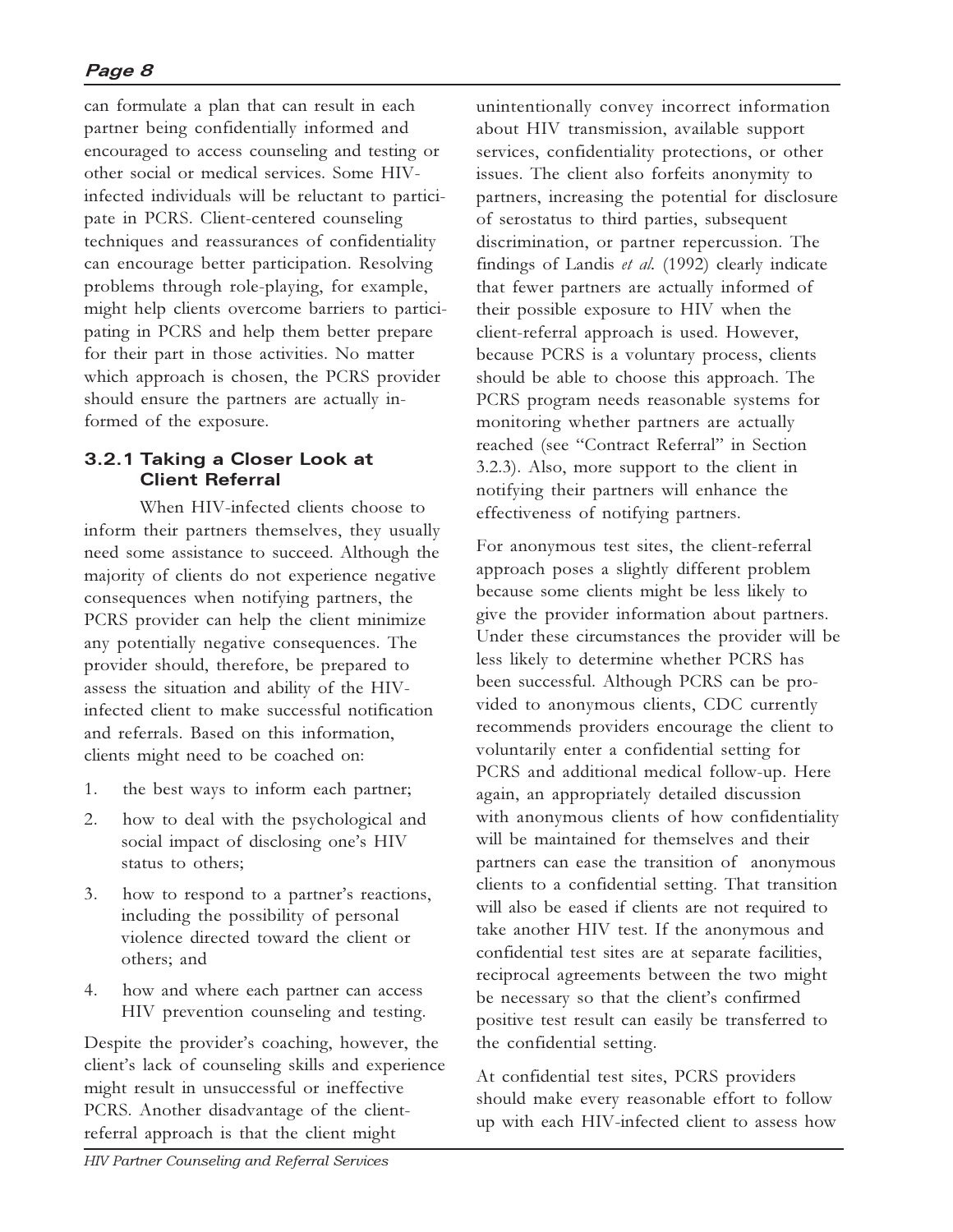well he or she has progressed with PCRS. Whenever feasible, careful and confidential monitoring of which of the client's partners actually do access counseling and testing services can greatly enhance quality assurance and program evaluation. This also will help ensure that partners have actually been reached.

Despite its drawbacks, client referral is the approach frequently chosen, and it can have some advantages. Because the client is usually more familiar with the identity and location of the partner, this approach can allow some partners to be referred for counseling and testing more promptly. Also, some clients choose this approach because they feel the best way to preserve a current relationship is by informing the partner themselves rather than having a third party  $-$  the provider  $-$  do it. Finally, when client referral is conducted successfully, fewer staff are used and fewer resources are consumed than with the provider-referral approach, so the financial burden for HIV prevention programs is reduced.

#### **3.2.2 Taking a Closer Look at Provider Referral**

When the client chooses provider referral, the provider will also need to assess the situation regarding each partner, including the best ways to inform them, how to locate and contact them, suggestions on how to approach them, how to predict the psychosocial impact of their learning their HIV serostatus, and how to respond to partners' reactions. Research indicates that provider referral is more effective in serving partners than client referral (Landis *et al.*, 1992). The following are some of the advantages of using the provider-referral approach:

1. The PCRS provider is able to readily verify that partners have been confidentially informed and have received clientcentered counseling and testing services.

- 2. The PCRS provider can better ensure the HIV-infected client's anonymity since no information about the client is disclosed to his or her partners.
- 3. A well-trained PCRS provider is better able to defuse the partner's potential anger and blame reactions as well as accurately and more comprehensively respond to the partner's questions and concerns.
- 4. Provider referral better facilitates learning about sexual and drug-injection networks, thus potentially enhancing overall HIV prevention efforts in affected communities.
- 5. In many cases, the PCRS provider can deliver on-site HIV testing to the partner.

Among the disadvantages of the providerreferral approach is the fact that PCRS providers are not always able to readily locate and identify the partners. Because the provider is less familiar with how to reach the partners, actually locating them to discuss their possible exposure to HIV can be more difficult. The provider-referral approach also entails substantial financial costs and causes some ethical concerns among leaders of affected communities (Fenton and Peterman, 1997; West and Stark, 1997). For example, Fenton and Peterman (1997) found that financial costs for provider referral are between \$33 and \$373 per partner notified and between \$810 and \$3,205 per infected partner notified. This program expense, however, is greatly offset in the long run because PCRS frequently reaches persons who do not suspect they have been exposed to HIV and is likely cost-effective (see Section 1.3). Once informed, they can access prevention counseling and testing, and if HIVinfected, they can enter treatment earlier. It is important to note that some infected people who choose provider referral might still notify some partners about their serostatus and will thus need relevant counseling.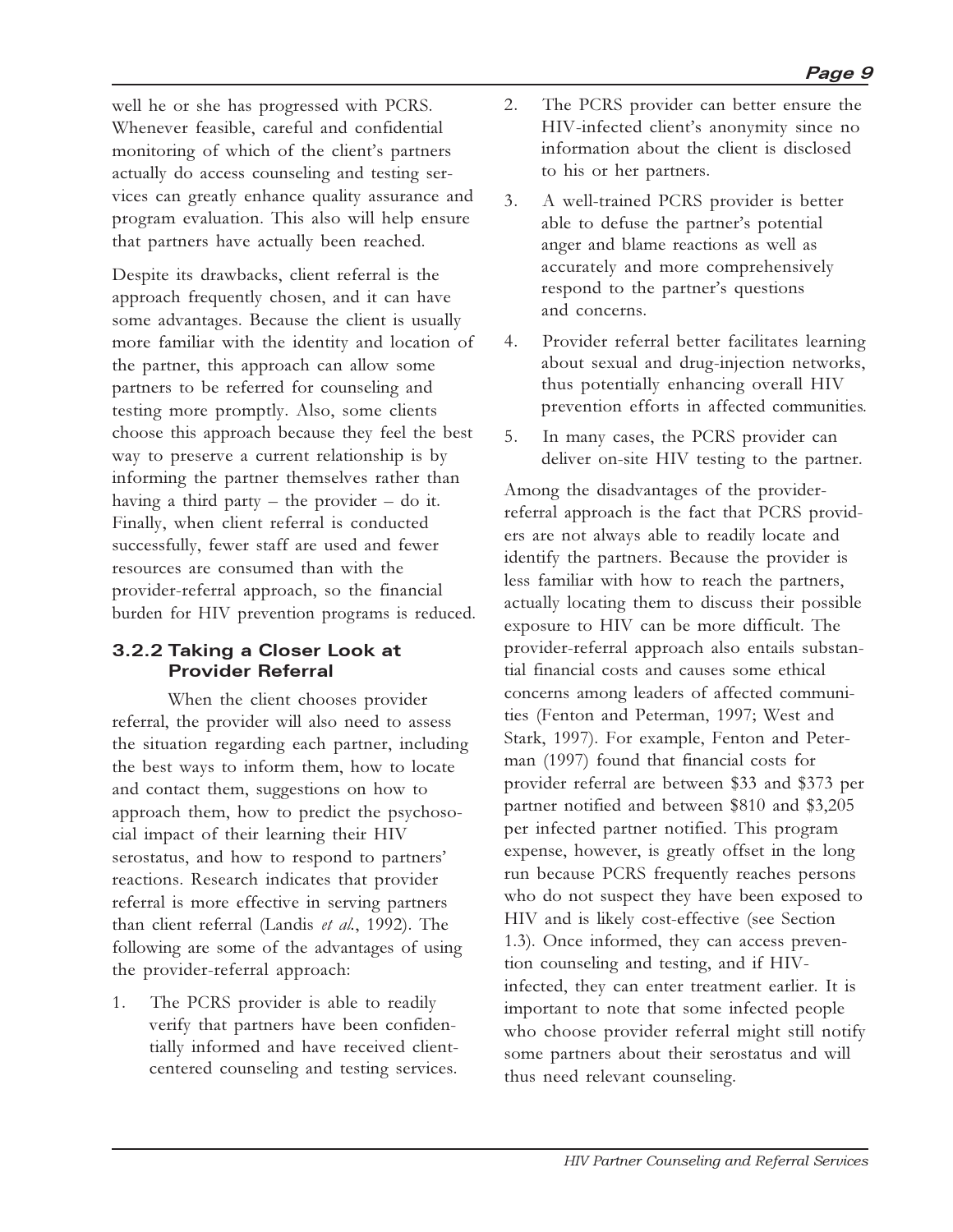#### **3.2.3 Taking a Closer Look at Combined Referral Approaches**

Two variations on provider and client referral are the dual- and contract-referral approaches. Potentially, combinations of these approaches can enhance the advantages of both approaches for the client while reducing the disadvantages.

**Dual Referral.** Some HIV-infected clients feel that they and their partners would be best served by having both the client and the provider present when the partner is informed. The dual-referral approach can work well for these clients. The dual approach allows the client to receive direct support in the notification process. The PCRS provider is available to render immediate counseling, answer questions, address concerns, provide referrals to other services, and in some cases potentially minimize partner repercussions. Being present also enables the provider to know which partners have in fact been served, and to some extent, learn about sexual and drug-injecting networks. Whether the client or provider will take the lead in informing the partner should be worked out in advance of the notification.

The provider still needs to coach and support the client as with the client-referral approach. The provider and the HIV-infected client need to consider, in particular, the partner's possible concerns about having his or her relationship with the client revealed to the provider. By considering this issue in advance, the client and the provider can anticipate the partner's possible reactions and discuss how to respond appropriately.

**Contract Referral.** The other variation on provider and client referral, the contractreferral approach, might require more negotiation skill on the PCRS provider's part. In the contract-referral approach, the provider and client decide on a time frame during which the client will contact and refer the partners. If the client is unable to complete the task within

that agreed-upon time period, the PCRS provider then has the permission and information necessary to serve the partner. The provider must also have agreement with the client about how to confirm that partners were notified and what follow-up is required for situations where the client does not make the notification. Negotiation skill and a relationship of trust are needed so that the provider will have the identifying and locating information immediately available if the client does not inform the partner before the time limit expires.

When the contract-referral approach is used, the PCRS provider should also negotiate a provision with the client whereby the partner confirms in some way (e.g., telephone call, appointment for services) to the provider that he or she has been informed of being at risk. Otherwise, the provider may have difficulty knowing which partners have been informed and whether or not provider referral or some other assistance is now needed.

#### **3.3 Setting Priorities for Reaching Partners**

**The PCRS provider and HIVinfected client must prioritize reaching partners based on who is most likely to transmit infection to others and who is most likely to become infected.**

 The PCRS plan must include prioritizing which sex or needle-sharing partners need to be reached first, based on each client's and partner's circumstances. Ideally, all partners should be reached, but limited program resources

usually dictate that priorities have to be set. Priorities are determined by deciding (1) which partners are most likely to be already infected and to transmit infection to others; (2) which partners are most likely to become infected; and (3) which partners can be located. Priority is also affected by federal and state laws. For example, **federal legislation requires that a**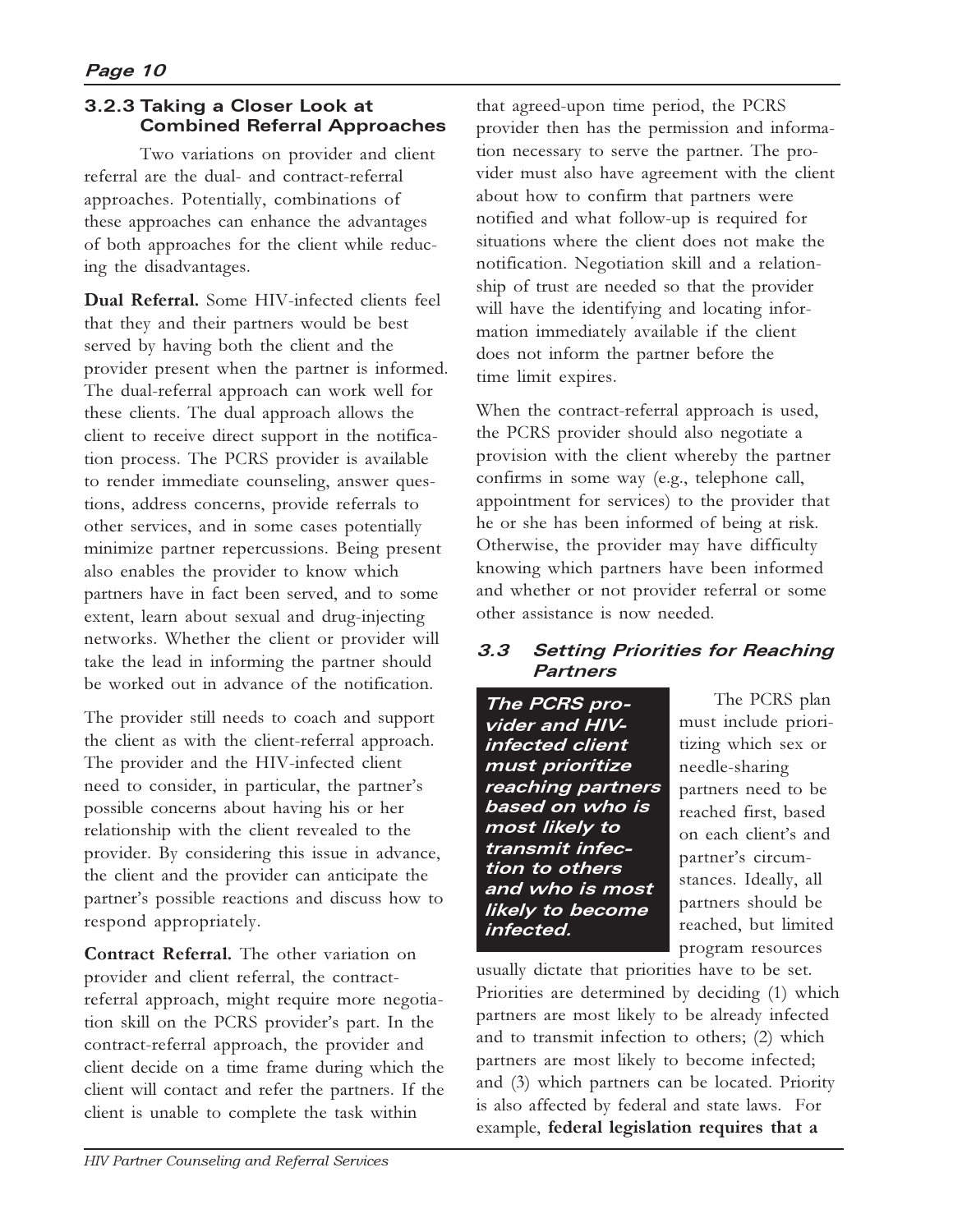**good-faith effort be made to notify any individual who is the marriage partner of an HIV-infected patient, or who has been the marriage partner of that patient at any time within the 10-year period prior to the** diagnosis of HIV infection." (Public Law 104-146, Section 8[a] of the Ryan White CARE Reauthorization Act of 1996.)

A number of factors influence how the PCRS provider and client decide which partners need to be reached first. Obviously, if the client has had only one partner during his or her lifetime, that partner is likely to be infected. When the client has had more than one partner, other factors then have to be considered, such as the following:

- Possible Transmission of HIV to **Others.** The partner who is most likely to transmit HIV to others must receive highest priority. A partner who is a pregnant woman should be reached as soon as possible for counseling, testing, and referral to medical treatment if infected, to avoid perinatal transmission. Likewise, the partner who the client knows has multiple other sex and needlesharing partners needs to be reached as soon as possible to reduce the potential for transmission of HIV to others.
- Partners of a Recently Infected Client. If, for example, the client had a negative HIV test result 6 months ago, but now the test result is positive, partners within that 6-month time period or in the potential "window period" that preceded the negative test would receive priority. These partners are more likely to have acquired or been exposed to HIV than any of the client's partners during the period before the client's HIV negative test. Other evidence of a recently infected person might be indicated by the exposure history of the client, e.g., client with a history of negative test results, findings from less sensitive EIA or serologic

testing algorithm for recent HIV seroconversion, or other evidence of recent infection.

- Likelihood of the Partner Being Un**aware of Exposure to HIV.** Some individuals are less likely than others to suspect a risk for HIV infection or to understand what being "at risk" means. For example, many heterosexual women might be less aware of their HIV risk and therefore less likely to access counseling, testing, or other prevention services without PCRS.
- Partners at Continued Risk. Reaching the client's current, recurring, or recent partners is a high priority because those partners might be at continued risk of becoming infected with HIV, if not already infected.
- History of Other STDs. Either the client's or partner's history of other STD infections is an important factor in setting priorities. For example, if a partner was treated for another STD, that partner is more likely to also be infected with HIV and, additionally, more likely to transmit HIV to others. If the HIV-infected client has a recent history of other STD infection, then his or her sex partners are more likely to have been HIV-infected, especially those exposed during the STD infection (Wasserheit, 1992).
- **Transmission of Strains of HIV That Are Resistant to Antiretroviral Therapies.** If information or evidence exists that the client is infected with a strain of HIV resistant to antiretroviral therapies, partners of this client would have high priority for PCRS services.

The PCRS provider and client should begin by noting current or recent partners and the details of their exposure. Next, working back in time, they should consider any other partners who need to be contacted. By briefly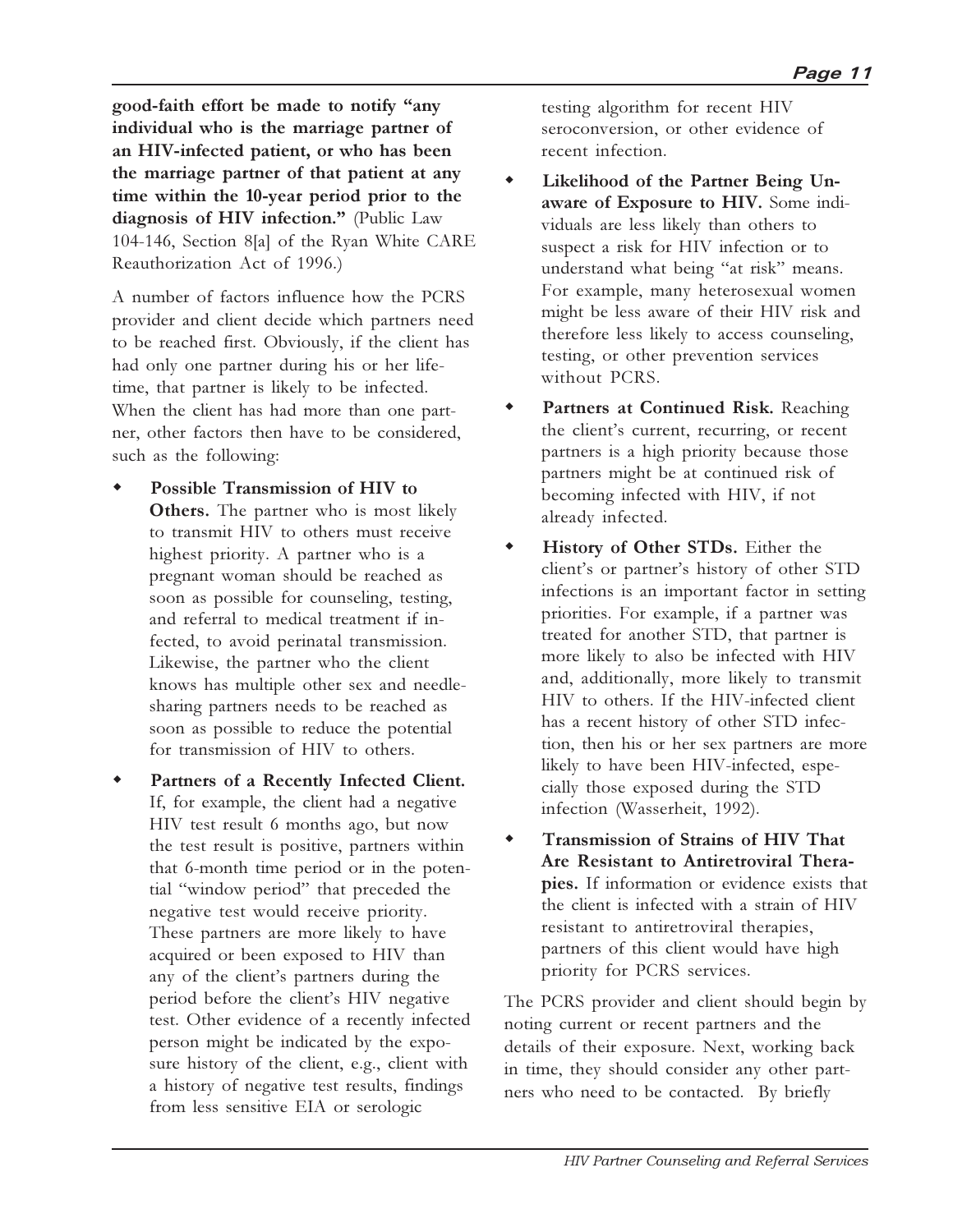#### **Page 12**

noting the circumstances for each partner and then moving quickly on to the next one, the provider will be better able to stimulate the client's memory. Then, together, they can determine the priorities for reaching as many partners as program resources might permit. Because determining when a client was actually infected or the circumstances associated with individual partners is often difficult or impossible, some HIV prevention programs routinely attempt to locate and counsel all partners from a defined time period. This time period, often 1-2 years, frequently is based on availability of resources for PCRS. Programs with greater amounts of resources, those with lower morbidity, or those that give higher priority to PCRS frequently attempt to reach and counsel partners exposed over a longer time period.

Once the provider and client have established which partners are to be reached, they can begin discussing a plan for reaching these partners. For those partners the provider will be contacting, exact locating information, plus the dates, types, and frequency of exposure should be noted (See Section 4.2). During this phase, new information about partners might come to light that necessitates adjustments in the priorities previously established.

In addition to the factors listed previously, the PCRS provider must also consider federal legislation and relevant state laws that require a *good-faith effort* be made in notifying current spouses or persons who have been spouses of a known HIV-infected person during the 10 years prior to the client's diagnosis of HIV infection. Both the program policies of PCRS and the efforts of individual providers contribute to the required good-faith effort.

PCRS providers can satisfy the requirement of a good-faith effort by (1) asking all HIVinfected clients if they have a current or past marriage partner(s),  $(2)$  notifying these partners of their possible exposure to HIV, except in situations when, in the judgment of public health officials, there has been no sexual exposure of a spouse to the known HIVinfected individual during the relevant time frame; (3) referring them to appropriate prevention services; and (4) documenting these efforts. Programs need to have or develop policies to guide providers in situations in which the HIV-infected client does not give consent and will not allow the provider to notify his or her current or past marriage partner(s).

#### **3.4 Considering Other Options and Special Circumstances**

#### **3.4.1 Other Persons Who Might Need To Be Contacted**

While the PCRS plan is being developed and priorities are being set for reaching partners, the provider should take special note of any other persons being mentioned who might be at risk. For example, during interviews or counseling sessions, the HIV-infected client might discuss other persons who are not sex partners but are involved in a sexual or drug-injection network with high risks of HIV transmission. Another example is children or newborns who might have been exposed perinatally or through breast-feeding. Although not direct sex or needle-sharing partners of the HIV-infected client, these other persons should be offered HIV prevention counseling and testing, if resources and program policies permit. General information obtained through PCRS, not just a person's name, can be used to identify high-risk places and venues where PCRS programs can provide outreach services. CDC encourages such efforts to identify and lower risks of HIV and other STDs within sexual or drug-injection networks and is interested in working with state and local health authorities to develop methods and more detailed guidance on network identification, analysis, and intervention.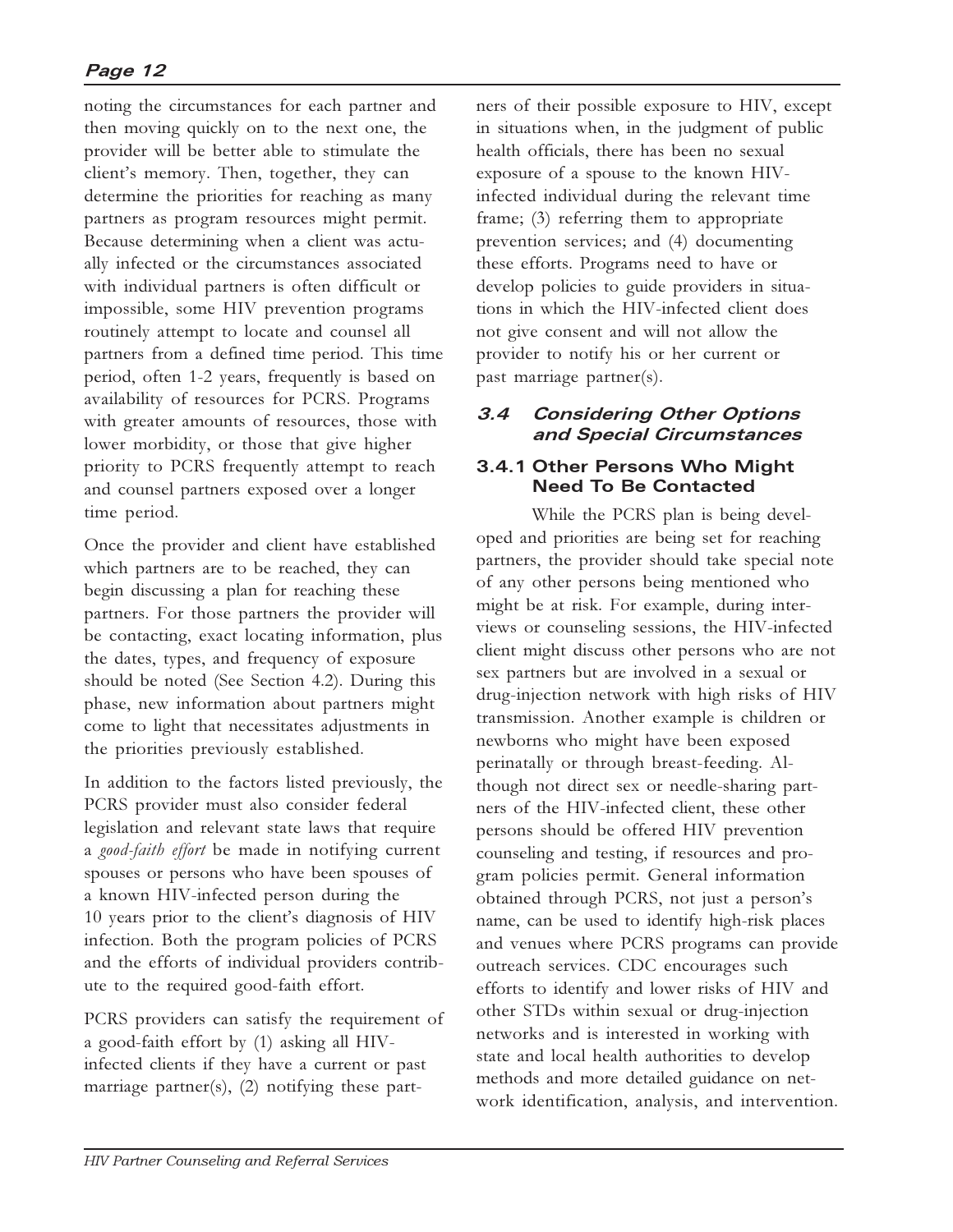#### **3.4.2 "But, I Do Not Want My Partner To Be Contacted!**

**CDC-funded PCRS providers must review with the HIVinfected client in appropriate detail the legal and ethical reasons for informing sex and needlesharing partners of their possible exposure to HIV.**

 Unfortunately, in some cases HIVinfected clients initially will simply not want their partners notified. For example, they might fear loss of anonymity, the breakup of a relationship, or other adverse consequences. Clients might say that partners have already been informed about

their risks or that partners would not be interested in counseling, testing, or other support services. Providers can encourage a client's participation by explaining that the partner benefits by knowing his or her HIV status and being able to seek immediate treatment if infected. Also, if infected, the partner can avoid transmitting the virus to others. However, when a client is determined not to disclose partner names, the PCRS provider should counsel the client as if he or she has chosen the client-referral approach.

Sometimes a client might not want his or her partner notified because of fear of a violent reaction from the partner. It is not uncommon for persons receiving public health services to report having experienced violence in their lives (Maher, 1998). Therefore, providers should be aware of the potential for partner violence and should be prepared to make appropriate referrals. If the provider has indication of a potentially violent situation for the client or others, the provider must make an assessment prior to notifying the partner and seek expert consultation before proceeding. States have varying legal requirements about reporting situations such as those involving violence or child abuse. The PCRS program must comply with relevant state laws and local regulations.

In some cases, the provider knows of a partner at risk even though the client has not identified that partner. Whether or not a legal "duty to warn" such partners (or identified partners that the client did not want notified [see Appendix B]) exists is best determined by reviewing applicable state laws or regulations, especially regarding spousal notification. All states must have a policy established to guide health department staff in situations in which an HIV-infected client indicates he or she does not plan to notify known partners and will not provide the information necessary for the health department staff to make the notification.

The Association of State and Territorial Health Officials recommends in its 1988 *Guide to Public Health Practice: HIV Partner Notification Strategies* that a health care provider may invoke his or her "privilege to disclose" (see Appendix B) when that provider knows of an identifiable at-risk partner who has not been named by the HIV-infected person. State and local HIV prevention program managers should consider the ASTHO recommendations and their own relevant laws when developing policies and procedures.

#### **3.4.3 PCRS for Needle-sharing Partners**

Sharing of needles, syringes, and other paraphernalia used for injection drug use (e.g., illicit drugs, steroids) carries high risk for transmission of HIV. Throughout this document, the importance of providing partner counseling and referral services to HIVinfected clients with needle-sharing partners is emphasized. CDC recognizes that some HIV prevention programs have relatively limited experience in working with needle-sharing partners and that special issues exist relating to clients disclosing information about such partners, reaching such partners, deciding which prevention interventions should be provided, and referring them for needed services.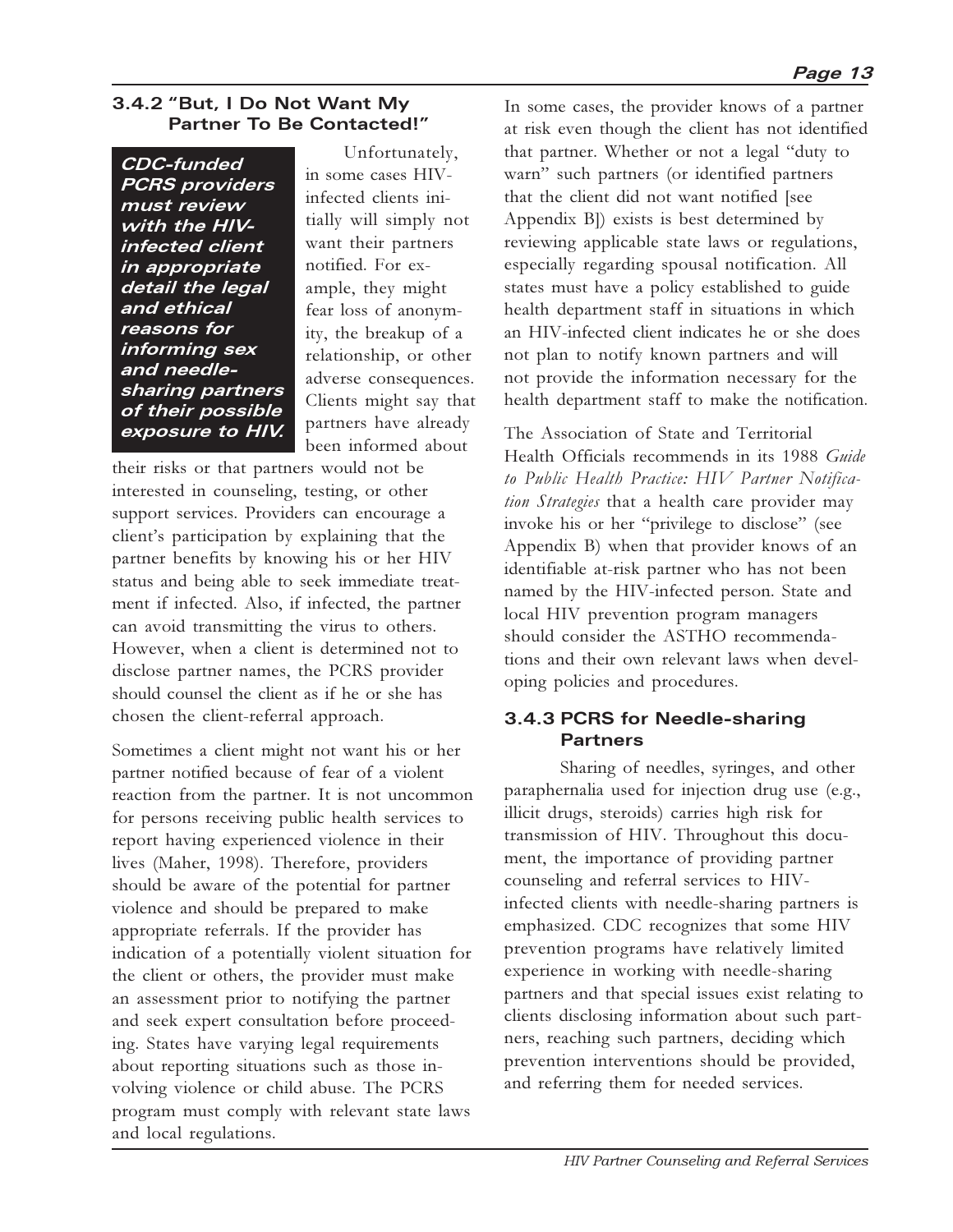Some state and local HIV prevention programs have already gained considerable experience in reaching and serving needle-sharing partners and report that such services are feasible and likely to be effective. For example, Levy and Fox (1998) reported that injection drug users infected with HIV want to notify their sex and needle-sharing partners and are willing to participate in the PCRS process. Information provided by HIV-infected clients who are injection drug users may help HIV prevention program managers gain insight into the extent and types of prevention service needs of injection drug users and how best to deliver and target such services.

CDC will provide expanded guidance on PCRS for needle-sharing partners in future versions of this guidance.

## 4.0 LOCATING AND NOTIFYING PARTNERS

#### **4.1 Preparing the PCRS Provider**

**Program managers and supervisors must ensure that each PCRS provider has the appropriate training and skills to effectively serve HIVinfected clients and their partners.**

In large part, the manner in which PCRS is provided to and perceived by the affected communities determines how successful HIV

prevention programs will be (see Section 4.5). Therefore, program managers and supervisors should ensure that PCRS staff

- are skilled and competent in providing PCRS;
- are culturally competent and demonstrate respect for the community to be served;
- are knowledgeable about HIV infection, transmission, and treatment;
- are knowledgeable in local, state, and federal laws regarding HIV and other relevant issues of providing health care, especially the right to privacy and confidentiality;
- receive updated information and periodic retraining as appropriate;
- have standards, objectives, and specific guidelines for performance;
- are appropriately supervised and given written and oral feedback about their performance on a regular basis; and
- have appropriate problem-solving skills to deal with situations that might be encountered in a field setting, e.g., personal safety, violence to others.

In addition to receiving formal training, such as CDC's training course on PCRS, an inexperienced PCRS provider should complete an internship by being teamed with a more experienced provider for a period of time before conducting PCRS alone (see Section 6.1). Another way to enhance a provider's performance is through routine peer review of selected cases.

Providers of successful PCRS programs regularly go outside the clinic or office setting to reach partners. The inexperienced provider will need training in deciding when to deliver PCRS outside the office or clinic and when to postpone PCRS. Benefits of delivering PCRS in a partner's home might include providing the partner with a familiar environment and helping the provider better understand the personal circumstances of that partner. Whether or not to do PCRS outside the clinic or office, or whether it is best postponed until an adverse situation can be resolved, must be decided on a case-by-case basis. In addition, training in avoiding confrontations, diffusing anger, and mediating disputes will better prepare any provider for handling potentially violent situations.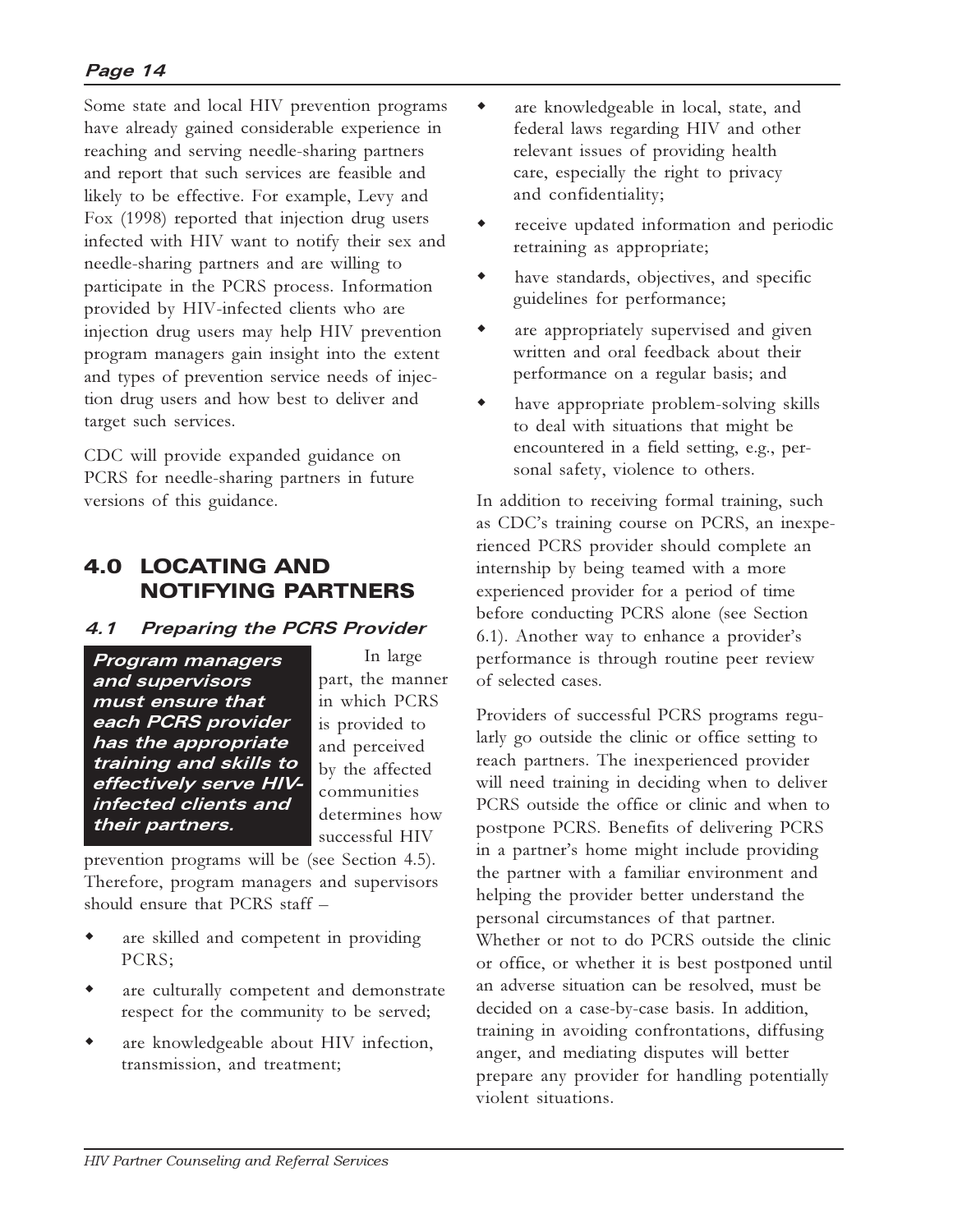#### **4.2 Setting Activities in Motion**

**Locating and notifying activities must begin promptly once the PCRS plan has been formulated and the priorities set for reaching partners.**

 For those partners the provider will be contacting, the first step the provider should take is to verify the identifying and locating informa-

tion given by the HIV-infected client. Locating and notifying partners should begin as soon as possible after the provider and HIV-infected client have decided on the best approach to use for each partner and priorities have been set for reaching partners. If the client will be informing partners, the client should be wellcoached on how to do so and should be provided opportunities to obtain additional counseling, assistance, or other support during the process.

#### **4.3 Maintaining Confidentiality**

**While conducting PCRS activities in the community, providers must continue to maintain confidentiality for all HIV-infected clients and their partners.**

 Confidentiality for all persons involved in PCRS must continue to be maintained. All attempts to make contact with a sex or needle-sharing partner should be confidential. This is often difficult because other community

members might ask the purpose of the provider's visit and why he or she is attempting to make contact. Nevertheless, providers should not, for example, reveal to others why they are trying to find a particular person. Likewise, providers should never leave a note or message that mentions HIV exposure as the reason for attempting to make contact. In addition, no other information should be revealed that might lead to others learning the reason for the contact or that might otherwise lead to disclosure of sensitive information or to a breach of confidentiality. As each partner is located, he or she should be informed privately and face-to-face, if at all possible. However, if the person refuses to meet with the provider, informing a partner by telephone might become necessary. In such situations, only limited information should be provided to the partner, and the goal still should be to arrange a face-to-face meeting if at all possible. Informing a partner by telephone should only be done as determined by state and local jurisdictions and after every step has been taken to ensure that the correct person has been located, is on the telephone, and others are not listening. Further attempts should be made to arrange a meeting in person.

The original HIV-infected client will sometimes inquire about the results of the PCRS provider's activities regarding his or her partners. The provider, when requested, can reveal whether a particular partner has been informed of his or her exposure to HIV, but must not reveal any confidential information about that partner, including whether the partner decided to be tested or whether he or she is HIV-infected.

Of equal importance is not revealing any identifying information about the original client to the partner, including the person's sex, name or physical description, or time, type, or frequency of exposure. Although the PCRS provider will need to document the results of his or her activities in a thorough, concise, and timely manner, confidentiality must still be maintained for all persons involved. Information that identifies partners should be kept locked in a secure location. Client and partner information, other than the official record (as determined by state practice), should be destroyed when current PCRS activities are concluded.

State or local areas should establish PCRS record-keeping policies and procedures, and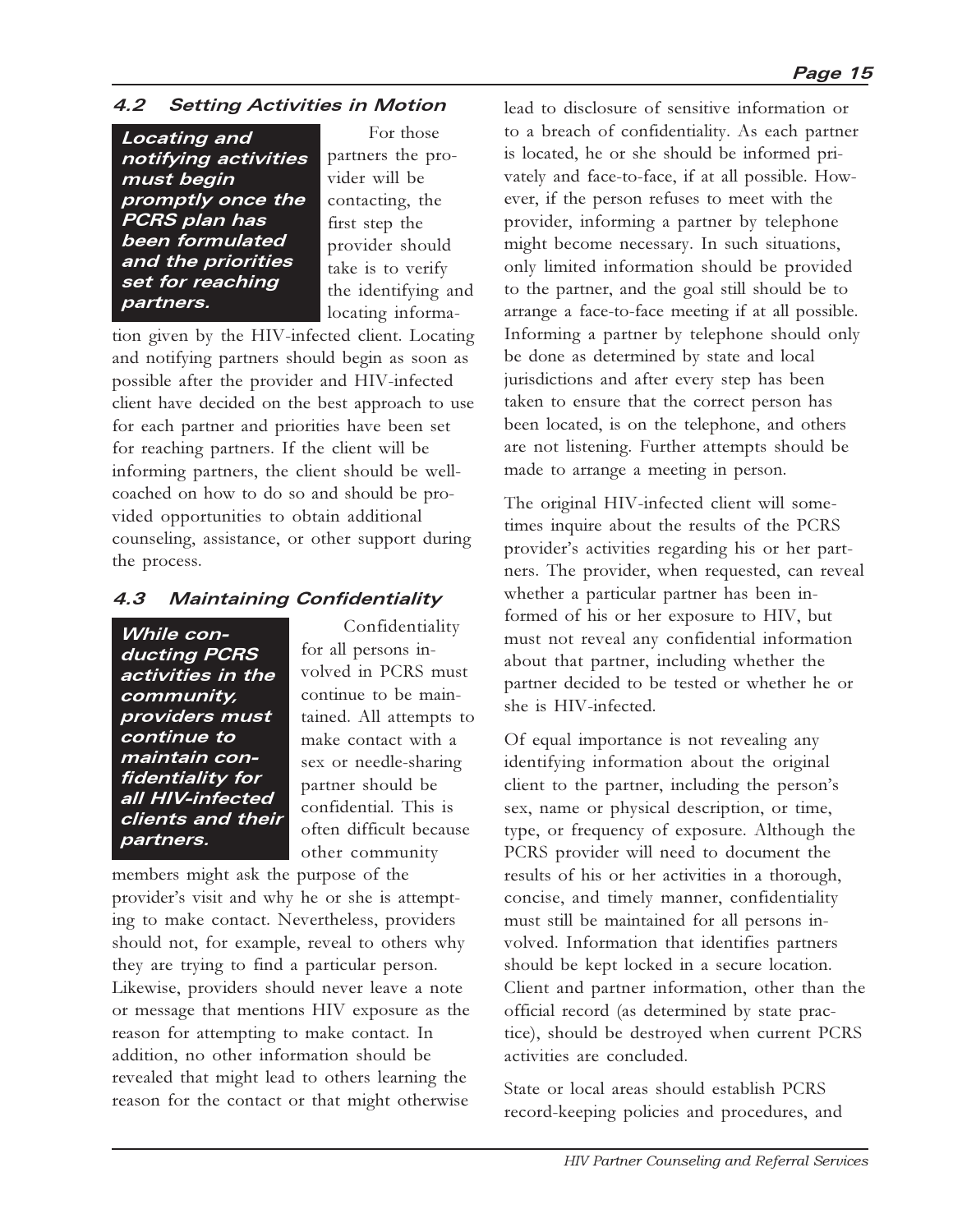#### **Page 16**

client and partner information should be maintained in accordance with these policies. Many public health programs have developed policies and procedures to safeguard sensitive client or partner information. One example can be found in CDCs *Guidelines for HIV/ AIDS Surveillance*, Appendix C, Security and Confidentiality (as revised October 1998). In developing their policies, PCRS managers can choose to review and adapt the policies and procedures in this document or those of other public health programs.

#### **4.4 Helping Partners Access Services**

**As each partner is informed of possible exposure to HIV, the PCRS provider must be prepared to assist that person with immediate counseling and referrals for more intensive counseling as well as testing and other support services.**

 The PCRS provider must be well prepared to handle the initial reactions of the person who is being informed of possible exposure to HIV. That person will undoubtedly need immediate counseling, followed by referral to additional HIV prevention counseling. The provider must be prepared

to answer the questions and concerns of each partner without revealing any identifying information about the original HIVinfected client.

As described earlier, referring partners to needed prevention, treatment, and other relevant services is a goal of PCRS. Testing is a very important issue to persons who have just learned of possible exposure. The provider must be prepared to, at a minimum, refer them to counseling and testing services. For many years, providers have taken blood specimens of those who consent at the time of notification, which requires specialized training. With the

current availability of oral fluid and urine collection kits, and rapid testing systems, program managers are encouraged to consider providing on-the-spot collection of specimens for HIV testing as each partner is informed. If the partner has previously been tested, and those results were negative, the PCRS provider should stress the need to follow up with another test if exposure history indicates it is warranted.

However, many partners will need referrals for other kinds of social and medical support services beyond counseling and testing. The PCRS provider should already have agreements in place and an up-to-date resource guide so that immediate referrals can be made to services such as substance abuse treatment, family planning assistance, other STD treatment, domestic violence prevention, mental health counseling, or housing assistance (CDC, 1993). Having agreements in place for collaboration between PCRS providers and referral sources will help ensure that those services can be successfully accessed. PCRS providers should then follow up with each partner contacted to ensure that test results and other referral services have in fact been received. If providers in another health jurisdiction have been asked to contact a partner, health departments should follow up with that provider to determine that services have been received.

#### **4.5 Addressing Community Concerns**

The potential exists for PCRS to have a negative impact on HIV-infected individuals, their partners, or affected communities (Rothenberg and Paskey, 1995; West and Stark, 1997). Some community leaders view these kinds of activities with suspicion and are apprehensive about such issues as

- whether disclosure of partner names is done voluntarily;
- possible denial of health care or other services if the HIV-infected client refuses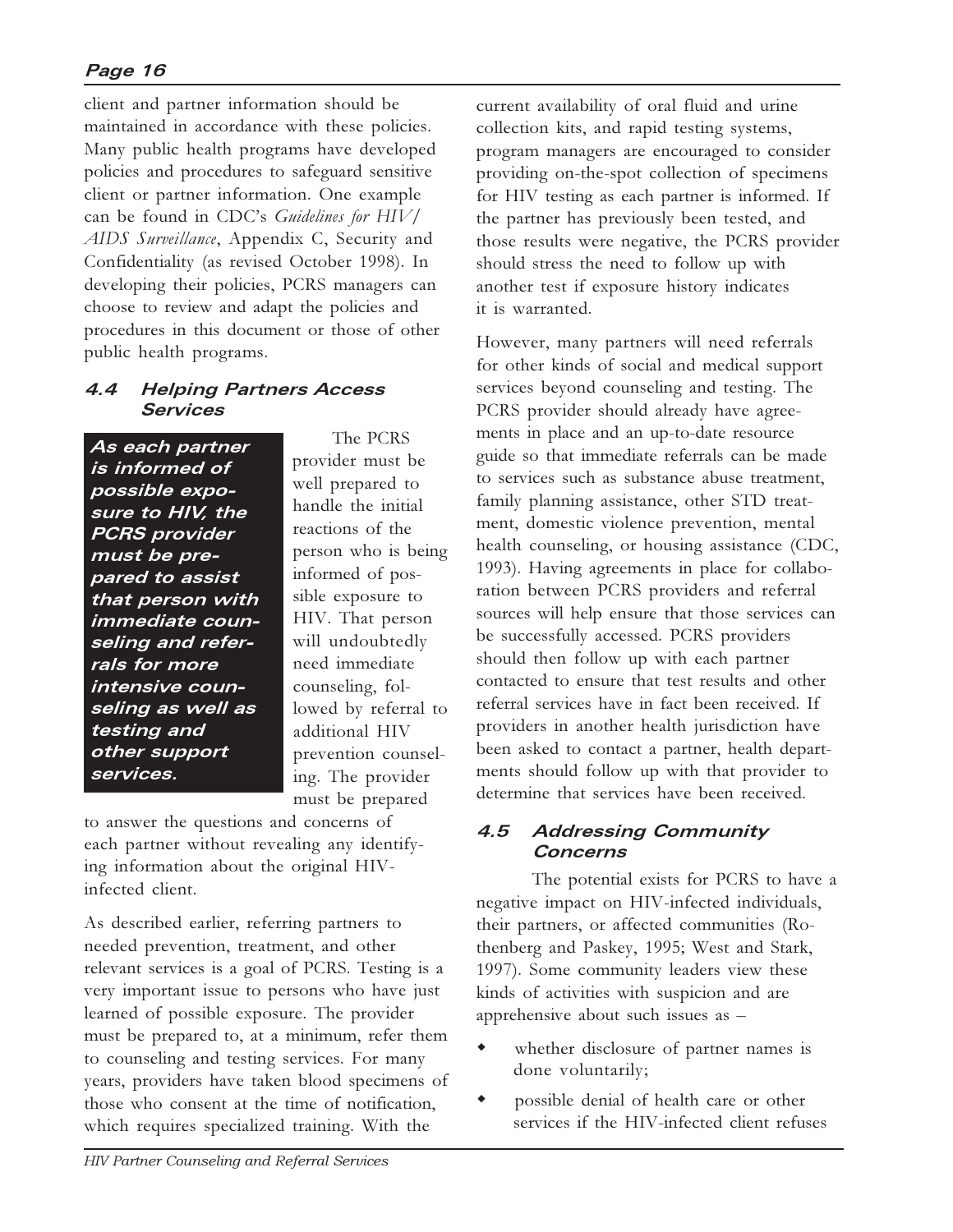to reveal partner names or otherwise refuses to cooperate with the provider;

- $\bullet$  unintended effects on personal relationships, such as partnership breakup or violence;
- potential for invasion of privacy or loss of confidentiality for HIV-infected clients and their partners; and
- possible discrimination if confidential information held by government agencies is ever released, either accidentally or by law.

Although PCRS providers cannot always resolve these issues, they can strive to build relationships of trust between themselves and those they serve, including the leaders of affected communities. Working with HIV prevention community planning groups and others when determining and evaluating priorities, policies, and procedures for PCRS will help increase community support and acceptance. PCRS providers should be prepared, whenever an opportunity arises, to address legitimate concerns and dispel misconceptions about policies and practices (West and Stark, 1997).

## 5.0 COLLECTING, ANALYZING, AND USING PCRS DATA

#### **5.1 Why Collect Program Data?**

PCRS data must be collected and used (1) to assess the behavioral risks for sex and needle-sharing partners of HIV-infected persons; (2) to evaluate the effectiveness of the PCRS program as part of the overall HIV prevention effort; and (3) to improve how other HIV prevention activities, interventions, and services are implemented.

Accurate and consistent data collection is a critical component for evaluating how effective the PCRS program is, as well as how well it enhances the overall HIV prevention intervention (CDC, 1994). Moreover, PCRS data enable providers to better focus prevention efforts on those persons most at risk. When the data reveal information about networks of people who are having sex or injecting drugs, the dynamics of HIV transmission can be better analyzed (Fenton and Peterman, 1997), and more intensive prevention and education efforts can be applied for specific high-risk groups (West and Stark, 1997). To do all this, however, the collected data must be relevant to behavioral risks, HIV/AIDS prevalence, and the demographics of affected communities. With accurate and consistent data, the staff of health departments and community-based organizations and members of HIV prevention community planning groups can establish an effective mix of prevention strategies.

#### **5.2 What Data Should Be Collected?**

**CDC-funded PCRS providers must collect data that help answer key questions about how well the PCRS program is functioning, the extent and quality of services being provided, the degree to which clients and their partners accept and are satisfied with services, and how PCRS and other prevention services can be enhanced.**

**CDC-funded PCRS providers must use standardized data collection tools throughout the program that maintain the privacy or confidentiality of the original HIVinfected client and his or her partners.**

 Any data collection tool used in a PCRS program should be designed so that certain core information can be ascertained, including answers to the following:

• What proportion of HIV-infected clients is offered PCRS?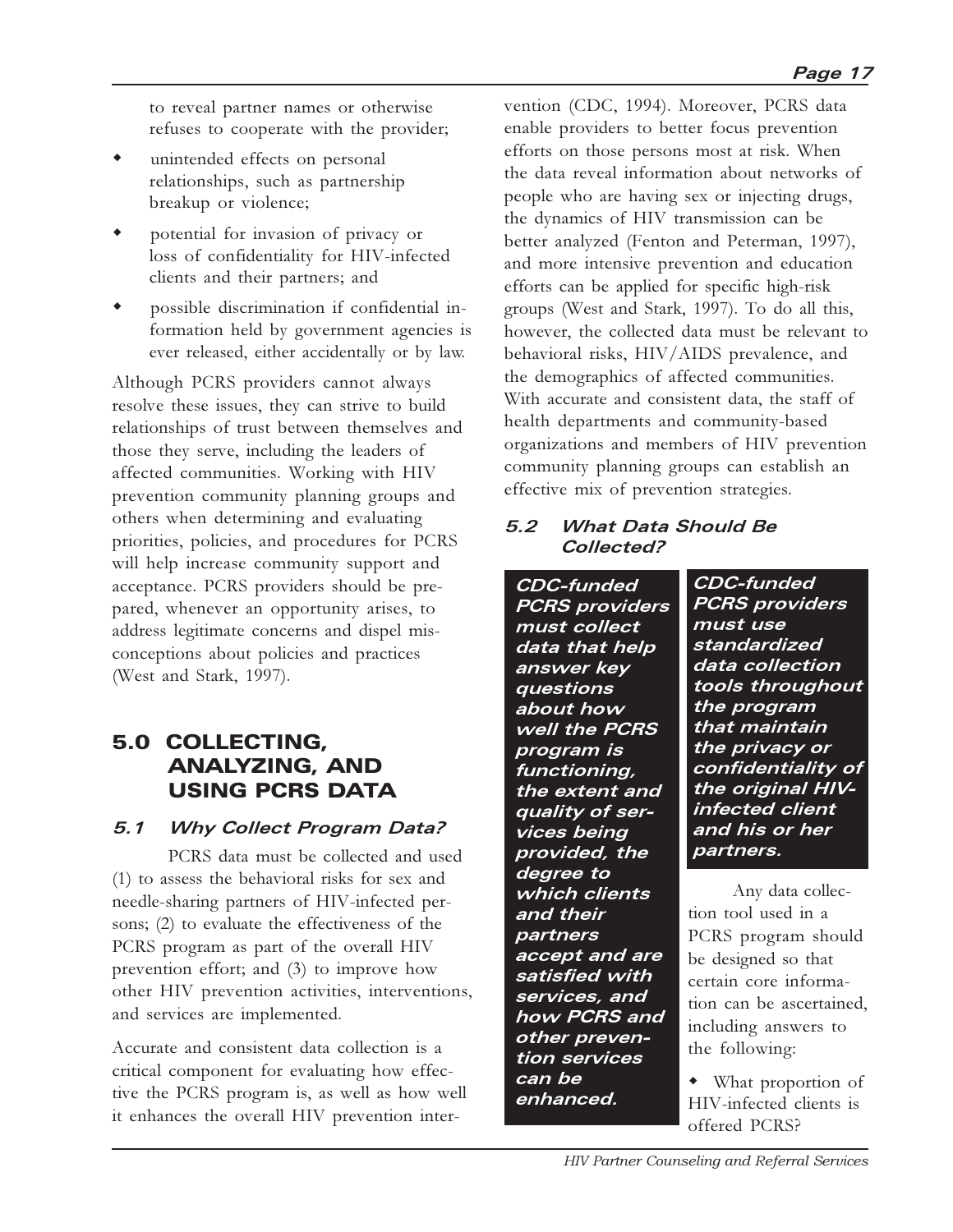- What are the reasons those clients either reject or accept PCRS?
- What is the range of PCRS services (e.g., client referral, provider referral, combinations of referral approaches) offered to and accepted by each client?
- How many sex or needle-sharing partners are identified?
- What is the percentage of partners actually reached through PCRS, and how many of those partners are HIV-infected? Of those partners who are HIV-infected, how many are being informed of their infection for the first time?
- What are the demographics (e.g., marital status, age, sex, race/ethnicity) of the clients and partners actually served?
- How many partners are offered referral services? How many receive these services? In what time frame do they receive referral services?

And, perhaps most importantly, PCRS program managers should routinely assess what all of this information means in regard to how well PCRS is working for HIV-infected clients, their partners, and the community at large. Are clients served well? Are partners gaining access to services that might not be otherwise available? Are communities becoming more supportive of public health efforts? Does evidence exist that risks are being reduced? Are other prevention program services better targeted to communities in need?

The HIV prevention program managers in each health jurisdiction should decide how best to collect, analyze, and use PCRS data. This should be done in a manner that is consistent with the policies and procedures that they have developed to safeguard the security of the data and the confidentiality of the client or partner (see Section 4.3). Those managers should keep in mind that misconceptions about the collection and use of HIV data, in addition to a general mistrust of publicly

funded agencies, are two of the biggest barriers to HIV prevention efforts in affected communities. CDC plans to work with state and local HIV prevention and STD prevention and treatment programs to develop proposals for standardizing the collection and analysis of PCRS data.

#### 6.0 ENSURING THE QUALITY OF PCRS

**PCRS providers must be well trained to provide effective PCRS services.**

**6.1 Training**

Of all the resources necessary for the successful operation of PCRS pro-

grams, training is perhaps the most critical (Fenton and Peterman, 1997). Each individual PCRS provider must receive initial basic training plus periodic updates on how to conduct PCRS (including its scientific rationale), provide client-centered counseling, protect individuals' rights to privacy, use scientific information in prioritizing partners, administer HIV tests when appropriate, and defuse potentially violent situations involving clients, partners or staff (see Section 4.1). PCRS providers also need to understand laws regarding confidentiality of medical records.

#### **6.2 Quality Assurance and Evaluation**

**CDC-funded PCRS programs must have a quality assurance plan.**

**CDC-funded PCRS programs must evaluate their services.**

Quality assurance for PCRS programs entails ensuring that appropriate and standardized methods are used for

- 1. counseling HIVinfected clients regarding the notification of their partners;
- 2. developing a PCRS plan with HIVinfected clients;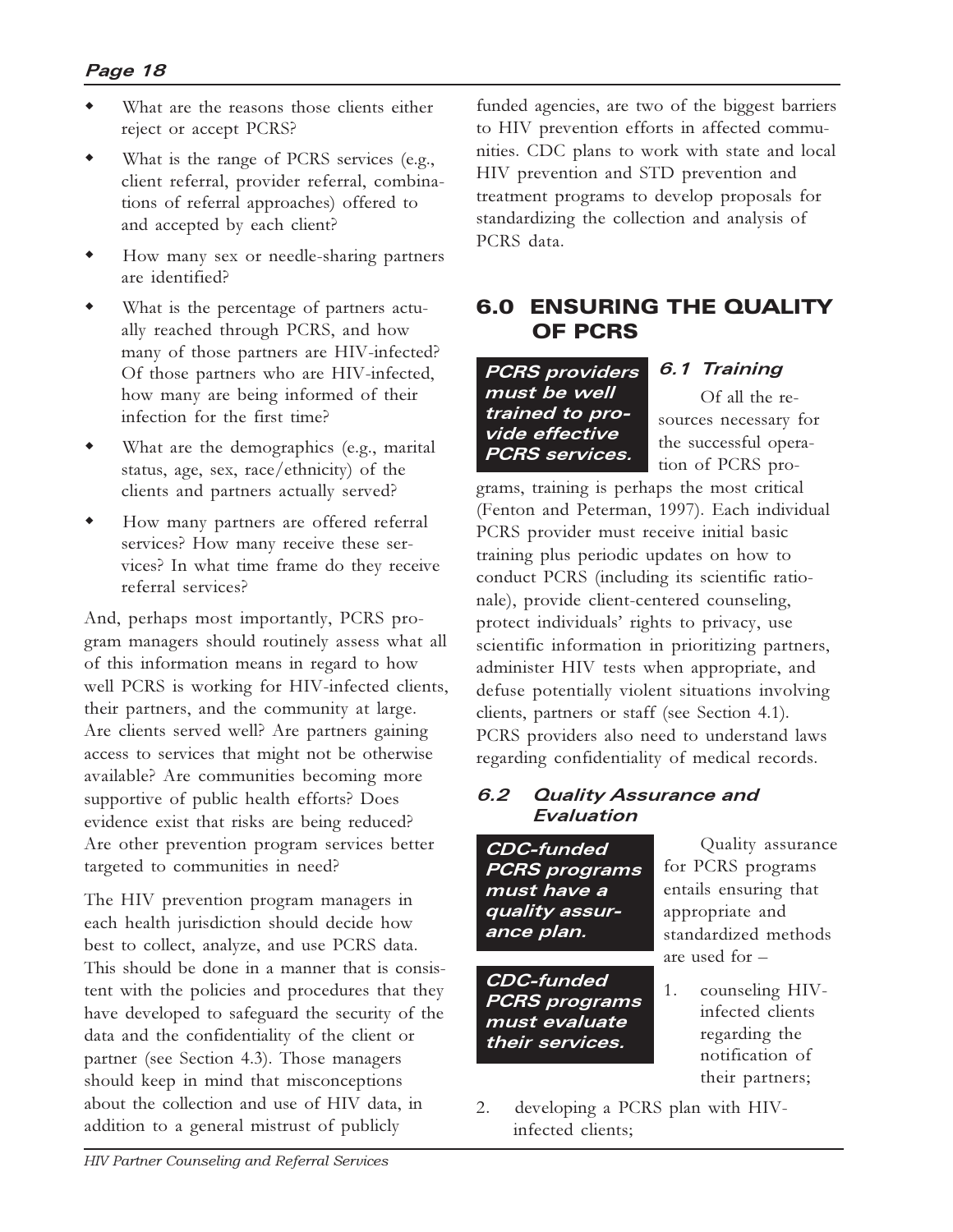- 3. prioritizing which partners are to be reached;
- 4. locating and informing those partners of their possible exposure to HIV;
- 5. providing immediate counseling and testing services to informed partners and/or referring them to other service providers; and
- 6. collecting, analyzing, using, and storing PCRS data.

Written job descriptions, including minimum performance criteria, and comprehensive procedures for delivering quality PCRS should be developed and copies made available to all personnel. Also, supervisors should directly observe a new PCRS provider until confident that the provider is proficient in serving clients and their partners. Then, through periodic supervisor observation, peer review of selected cases, and "customer" satisfaction surveys, each PCRS provider should be given constructive oral and written feedback.

PCRS programs should include policies relevant to situations in which an HIV-infected person knowingly exposes others to HIV. These policies must comply with relevant state or local laws.

The overall program should also be regularly evaluated to determine the quality of effort and the success in reaching the PCRS goals (Fenton and Peterman, 1997) (see Section 1.2). Program evaluations should include a comprehensive assessment of all confidentiality procedures that includes, at a minimum, record-keeping.

### **6.3 How Can CDC Help?**

Many types of technical assistance are available for designing, managing, or evaluating PCRS through CDC's project officers, program consultants, and network of HIV prevention partners. In addition, training is provided through CDC and its contractors that is designed to enhance PCRS providers' skills regardless of their level of experience. Finally, information on the latest scientific findings about HIV is available through the CDC National Prevention Information Network (toll-free, 800-458-5231).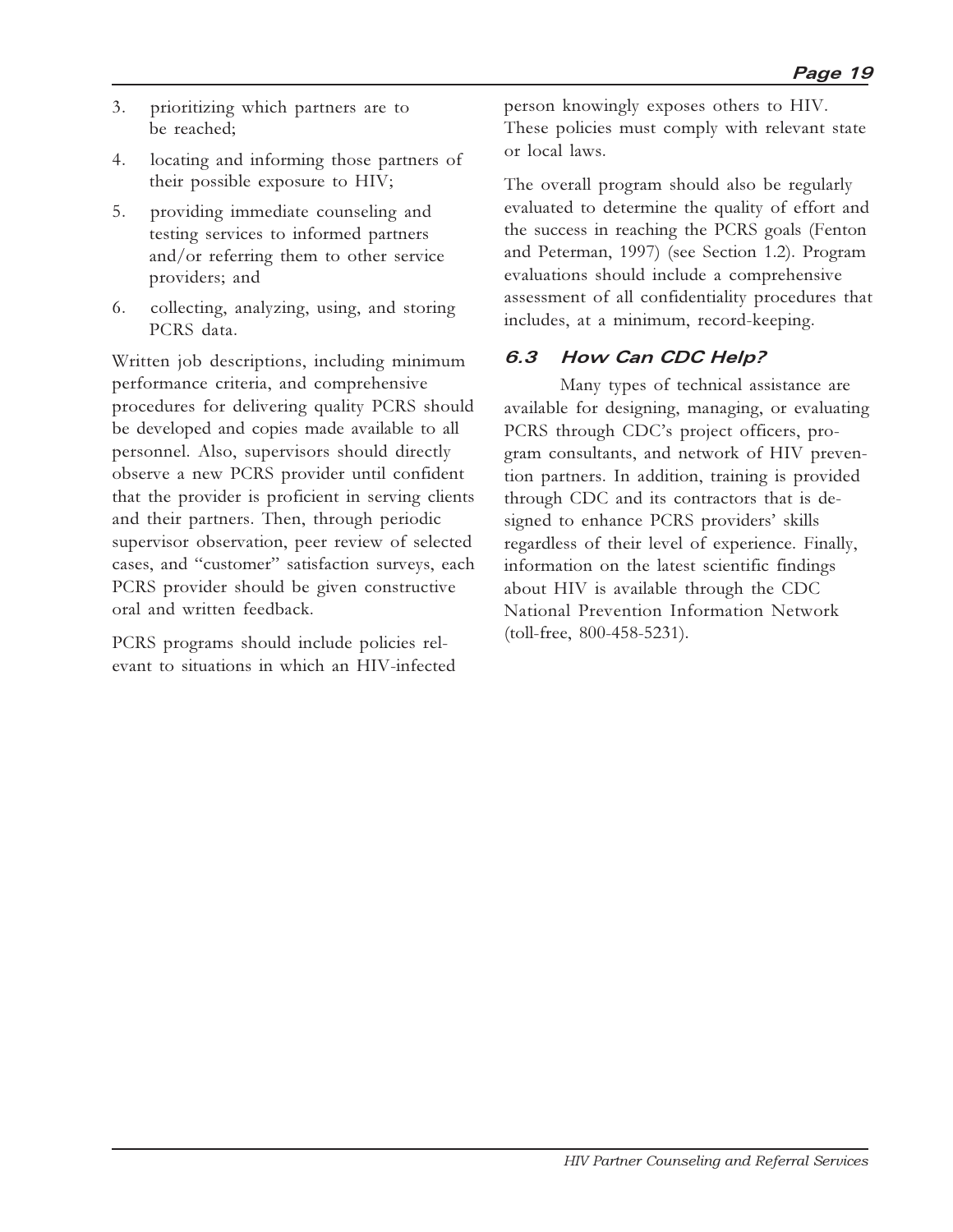## **REFERENCES**

- Association of State and Territorial Health Officials (ASTHO). *Guide to Public Health Practice: HIV Partner Notification Strategies*. Public Health Foundation: Washington, D.C., 1988.
- Bindman, Andrew B., et al. "Multistate Evaluation of Anonymous HIV Testing and Access to Medical Care. *Journal of the American Medical Association,* Vol. 80, No. 16, October 28, 1998, pp. 1416-1420.
- Centers for Disease Control and Prevention. *Guidelines for HIV/AIDS Surveillance*, Appendix C, Security and Confidentiality, Atlanta, Georgia, revised October 1998.
- Centers for Disease Control and Prevention. *HIV Counseling, Testing, and Referral: Standards and Guidelines*, Atlanta, Georgia, May 1994.
- Centers for Disease Control and Prevention. Technical Guidance on HIV Counseling. *Morbidity and Mortality Weekly Report; Recommendations and Reports*, Vol. 42, No. RR-2, January 15, 1993, pp. 8-17.
- Centers for Disease Control and Prevention. *HIV Prevention Case Management: Guidance*. Atlanta, Georgia, September 1997.
- Fenton, Kevin A., and Peterman, Thomas A. HIV Partner Notification: Taking a New Look." AIDS, Vol. 11, No. 13, November 1, 1997, pp. 1535-1546.
- Gostin, Lawrence O., and Hodge, Jr., James A. Piercing the Veil of Secrecy in HIV/AIDS and Other Sexually Transmitted Diseases: Theories of Privacy and Disclosure in Partner Notification. *Duke Journal of Gender Law and Policy*, Vol. 5, No. 1, Spring 1998, pp. 9-88.
- Gupta, P., *et al.* "High Viral Load in Semen of Human Immunodeficiency Virus Type 1 Infected Men at All Stages of Disease and Its Reduction by Therapy with Protease and Nonnucleoside Reverse Transcriptase Inhibitors. *Journal of Virology* 1997, Vol. 71, pp. 6271-6275.
- Hoffman, R.E., *et al.* "Comparison of Partner Notification at Anonymous and Confidential HIV Test Sites in Colorado. *Journal of Acquired Immune Deficiency Syndromes and Retrovirology* 1995, Vol. 8, No. 4, pp. 406-410.
- Holtgrave, D.R., and Pinkerton, S.D. "Updates of Cost of Illness and Quality of Life Estimates for Use in Economic Evaluations of HIV Prevention Programs. *Journal of Acquired Immune Deficiency Syndromes and Human Retrovirology* 1997*,* Vol. 16, pp. 54-62.
- Janssen, Robert S., et al. "New Testing Strategy to Detect Early HIV-1 Infection for Use in Incidence Estimates and for Clinical and Prevention Purposes. *Journal of the American Medical Association*, Vol. 280, No. 1, pp. 42-48.
- Kalichman, S.C., *et al.* AIDS Treatment Advances and Behavioral Prevention Setbacks: Preliminary Assessment of Reduced Perceived Threat of HIV/AIDS. *Health Psychology* 1998, Vol. 17, pp. 546-550.
- Kamb, M., et al. "Efficacy of Risk-Reduction Counseling to Prevent Human Immunodeficiency Virus and Sexually Transmitted Diseases: A Randomized Controlled Trial. Project RESPECT Study Group. *Journal of the American Medical Association,* October 7, 1998, Vol. 280, No. 13, pp. 1161-1167.
- Kelly, J.A., *et al.* "Protease Inhibitor Combination Therapies and Perceptions of Gay Men Regarding AIDS Severity and the Need to Maintain Safer Sex. *AIDS* 1998, Vol. 12, No. 10, pp. 91-95.
- Landis, S.E., *et al.* "Results of a Randomized Trial of Partner Notification in Cases of HIV Infections in North Carolina. *New England Journal of Medicine*, Vol. 326, No. 2, January 9, 1992, pp. 101-106.
- Levy, Judith A., and Fox, Susan E. "The Outreach-Assisted Model of Partner Notification with IDUs. *Public Health Reports*, Vol. 113, Supplement 1, June 1998, pp. 160-169.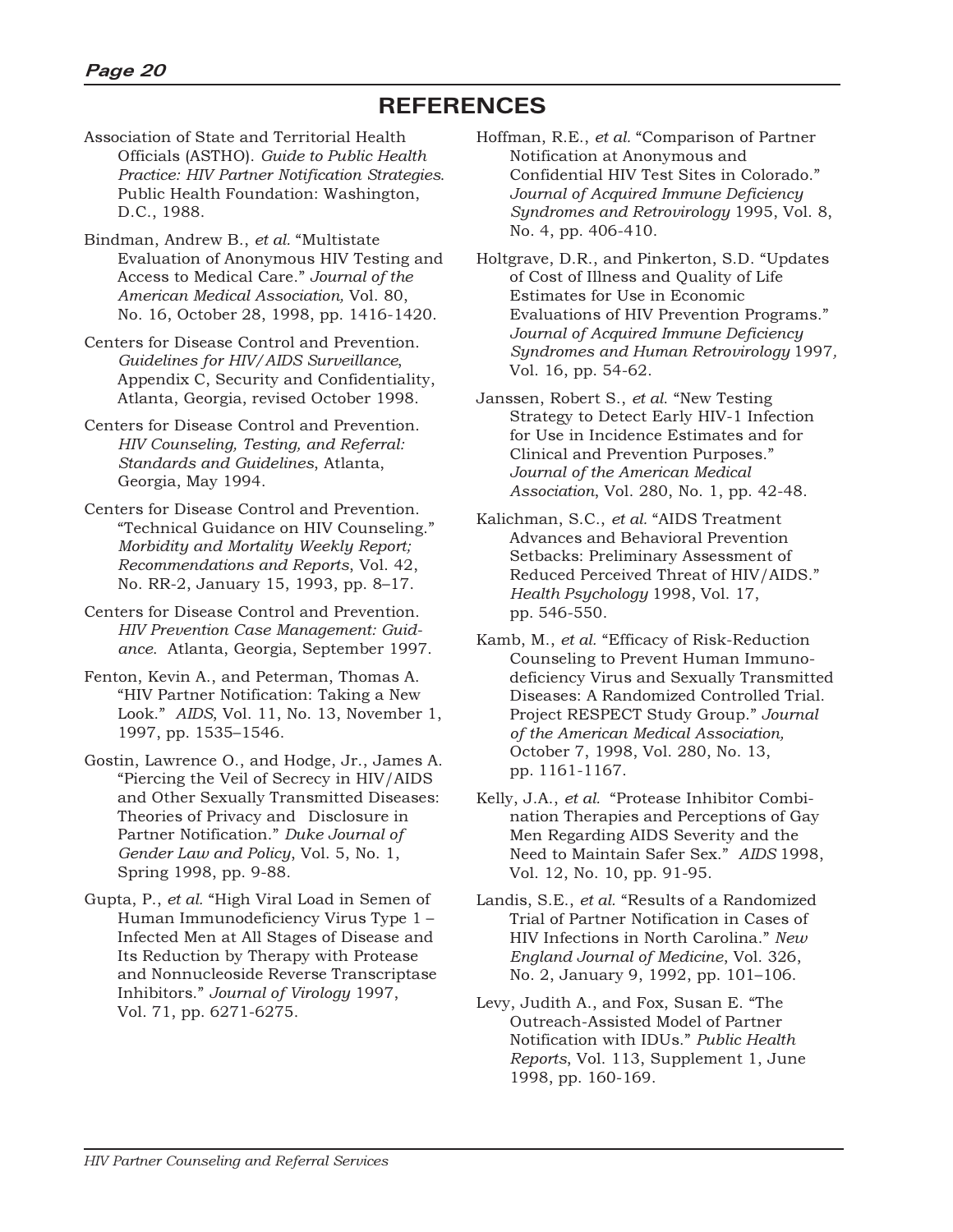#### **REFERENCES (Continued)**

- Maher, Julie, et al. "Partner Violence and Women's Decisions To Have an HIV Test." (Abstract TH.C.43110). *Abstracts of the Twelfth World AIDS Conference*, Vol. 1, p. 869.
- Musicco, M., et al. "Antiretroviral Treatment of Men Infected with Human Immunodeficiency Virus Type 1 Reduces the Incidence of Heterosexual Transmission. *Archives of Internal Medicine* 1994; Vol. 154, pp. 1971-1976.
- Nakashima, Allyn K., *et al.* "Effect of HIV" Reporting by Name on Use of HIV Testing in Publicly Funded Counseling and Testing Programs. *Journal of the American Medical Association,* Vol. 280, No. 16, pp. 1421-1426.
- National Council of State Legislators. Partner Notification Programs. *Issue Brief*, July 13, 1998.
- Parran, Thomas. *Shadows on the Land*. New York: Waverly Press, 1937.
- Public Law 104-146, Section 8(a) of the Ryan White CARE Reauthorization Act of 1996.
- Remien, R.H., *et al.* "Perceptions, Attitudes, and Sexual Risk Among HIV-Positive Men with Undetectable Plasma Viral Loads. Poster presented at the XII International Conference on AIDS, June 1998.
- Remien, R.H., et al. "HAART, Attitudes, and Risk Behavior Among Serodiscordant Male Couples." Paper presented at the XII International Conference on AIDS, June 1998.
- Rothenberg, Karen H., and Paskey, Stephen J. The Risk of Domestic Violence and Women with HIV Infection: Implications for Partner Notification, Public Policy, and the Law. *American Journal of Public Health*, Vol. 85, No. 11, November 1995, pp. 1569-1576.
- Toomey, Kathleen E., et al. "Human Immunodeficiency Virus Partner Notification: Cost and Effectiveness Data From an Attempted Randomized Controlled Trial. *Journal of the American Sexually Transmitted Diseases Association,* Vol. 25, No. 6, July 1998, pp. 310-316.
- Vernazza, P.L., *et al.* "Quantification of HIV in Semen: Correlation with Antiviral Treatment and Immune Status. *AIDS* 1997, Vol. 11, pp. 987-993.
- Vernazza, P.L., *et al.* "Effect of Antiviral" Treatment on the Shedding of HIV-1 in Semen. *AIDS* 1997, Vol. 11, pp. 1249-1254.
- Wasserheit, J.N. Epidemiological Synergy: Interrelationships between Human Immunodeficiency Virus Infection and Other Sexually Transmitted Diseases. *Sexually Transmitted Diseases,* Vol. 19, No. 2, March-April 1992, pp. 61-77.
- West, Gary R., and Stark, Kathleen A. "Partner Notification for HIV Prevention: A Critical Reexamination. *AIDS Education and Prevention: HIV Counseling and Testing*. Vol. 9, Supplement B, June 1997, pp. 68-78.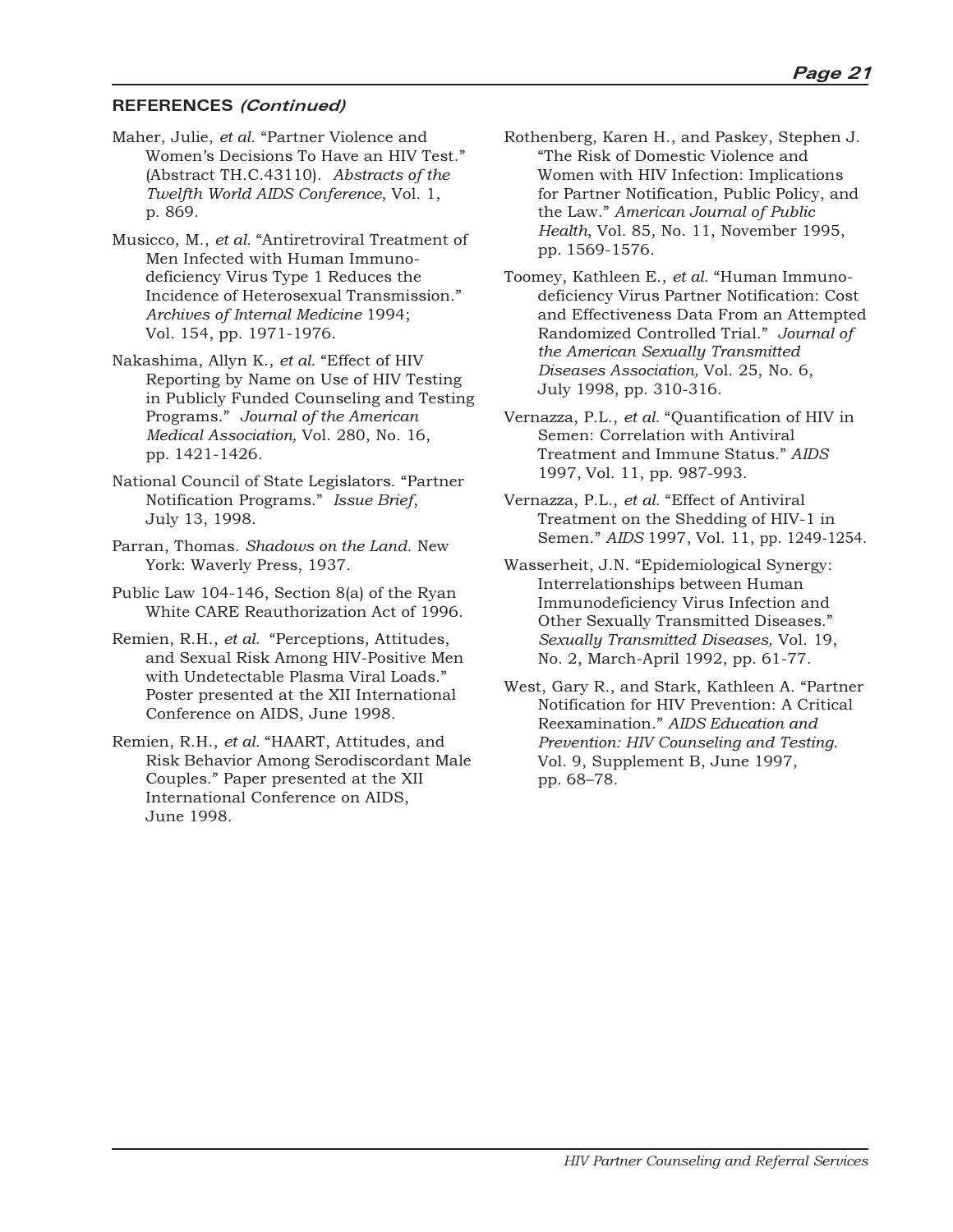## **APPENDIX A PCRS PROGRAMMATIC STANDARDS**

 All PCRS programmatic standards are listed here, followed by a reference to the section of this document where a discussion of that standard and other related guidance can be found.

- All CDC-funded HIV prevention counseling and testing sites, both confidential and anonymous, must make PCRS available to all HIV-infected persons. (Section 2.1)
- CDC-funded programs must provide access to PCRS for persons testing anonymously without requiring that the infected client disclose his or her identity. (Section 2.1)
- Requests for PCRS from other health jurisdictions must be accommodated whenever practical. (Section 2.2)
- PCRS providers must ensure that clients are aware that all information disclosed by them will be kept strictly confidential and that participation is always voluntary. (Section 3.1)
- To foster an atmosphere of trust, PCRS providers must treat all HIV-infected clients and their partners with respect. (Section 3.1)
- Persons entering CDC-funded HIV prevention counseling and testing programs must be counseled at the earliest opportunity about PCRS and options for informing sex and needle-sharing partners of possible exposure to HIV. (Section 3.1)
- The PCRS provider must explain to the HIV-infected client the options for serving partners and then assist that client in deciding on the best plan for reaching each partner confidentially and referring him or her to counseling, testing, and other support services. (Section 3.2)
- The PCRS provider and HIV-infected client must prioritize reaching partners based on who is most likely to transmit infection to others and who is most likely to become infected. (Section 3.3)
- CDC-funded PCRS providers must review with the HIV-infected client in appropriate detail the legal and ethical reasons for informing sex and needlesharing partners of their possible exposure to HIV. (Section 3.4)
- Program managers and supervisors must ensure that each PCRS provider has the appropriate training and skills to effectively serve HIV-infected clients and their partners. (Section 4.1)
- Locating and notifying activities must begin promptly once the PCRS plan has been formulated and the priorities set for reaching partners. (Section 4.2)
- While conducting PCRS activities in the community, providers must continue to maintain confidentiality for all HIVinfected clients and their partners. (Section 4.3)
- As each partner is informed of possible exposure to HIV, the PCRS provider must be prepared to assist that person with immediate counseling and referrals for more intensive counseling as well as testing and other support services. (Section 4.4)
- CDC-funded PCRS providers must collect data that help answer key questions about how well the PCRS program is functioning, the extent and quality of services being provided, the degree to which clients and their partners accept and are satisfied with services, and how PCRS and other prevention services can be enhanced. (Section 5.2)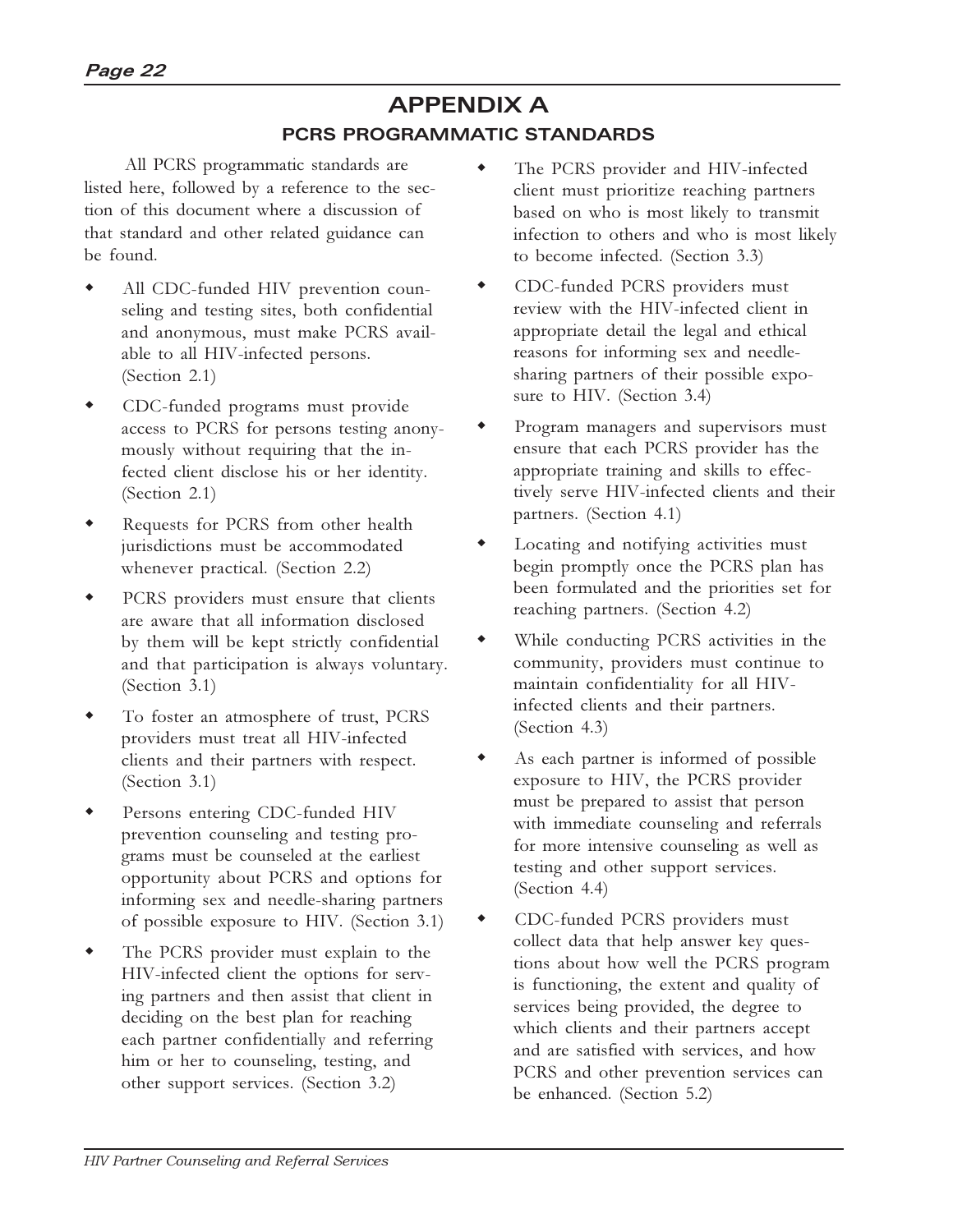#### **PCRS PROGRAMMATIC STANDARDS (Continued)**

- CDC-funded PCRS providers must use standardized data collection tools throughout the program that maintain the privacy or confidentiality of the original HIV-infected client and his or her partners. (Section 5.2)
- w PCRS providers must be well trained to provide effective PCRS services. (Section 6.1)
- **\*** CDC-funded PCRS programs must have a quality assurance plan. (Section 6.2)
- CDC-funded PCRS programs must evaluate their services. (Section 6.2)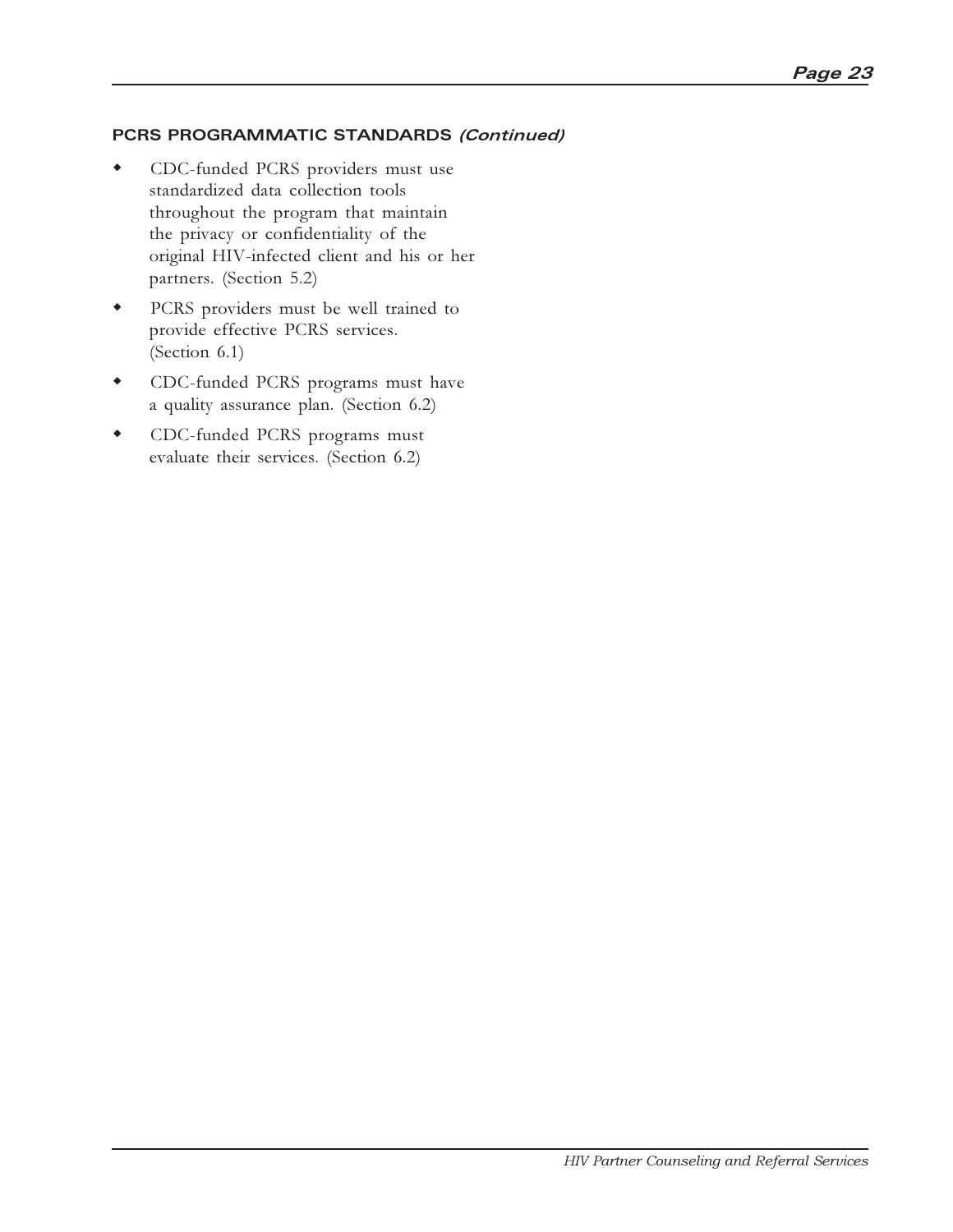## **APPENDIX B**

#### **GLOSSARY OF TERMS ASSOCIATED WITH PCRS**

| <b>Client-Centered Prevention</b><br>Counseling | Counseling conducted in an interactive manner that is<br>responsive to the individual's needs. This approach requires<br>an understanding of the unique circumstances of the client -<br>behaviors, culture, knowledge, and social and economic<br>status.                     |
|-------------------------------------------------|--------------------------------------------------------------------------------------------------------------------------------------------------------------------------------------------------------------------------------------------------------------------------------|
| <b>Client Referral Approach</b>                 | A PCRS approach whereby the HIV-infected client informs<br>his or her partners of their possible exposure to HIV and<br>refers them to counseling, testing, and other support services.                                                                                        |
| Confidential                                    | Requirement that all personally identifying records be kept<br>secure in a locked file and that no information be released to<br>anyone without signed authorization from the client.                                                                                          |
| <b>Contract Referral Approach</b>               | A PCRS approach whereby, if the HIV-infected client is un-<br>able to inform a partner within an agreed-upon time, the pro-<br>vider has the permission and information necessary to do so.                                                                                    |
| Dual Referral Approach                          | A PCRS approach whereby the HIV-infected client and the<br>provider inform the partner together.                                                                                                                                                                               |
| Duty To Warn                                    | A legal concept indicating that a health care provider who<br>learns that an HIV-infected client is likely to transmit the<br>virus to another identifiable person must take steps to warn<br>that person; state laws determine what actually constitutes a<br>"duty to warn." |
| Partner                                         | A person who shares sex or drug-injection needles with<br>another.                                                                                                                                                                                                             |
| <b>PCRS</b>                                     | Partner counseling and referral services.                                                                                                                                                                                                                                      |
| <b>PCRS Provider</b>                            | A wide variety of qualified, trained health care professionals<br>including physicians, nurses, counselors, disease interven-<br>tion specialists, and others.                                                                                                                 |
| <b>Prevention Counseling</b>                    | Guiding a client's understanding of his or her perception of<br>risk for becoming infected with HIV and developing a plan<br>for reducing that risk for themselves and their partners.                                                                                         |
| <b>Privilege To Disclose</b>                    | Guidance for a PCRS provider who knows the identity of a<br>partner at risk for HIV, whom the infected client is unable or<br>unwilling to inform; usually guided by state laws.                                                                                               |
| <b>Provider Referral Approach</b>               | A PCRS approach whereby, with the permission of the HIV-<br>infected client, the provider informs the partner and refers<br>him or her to counseling, testing, and other support services.                                                                                     |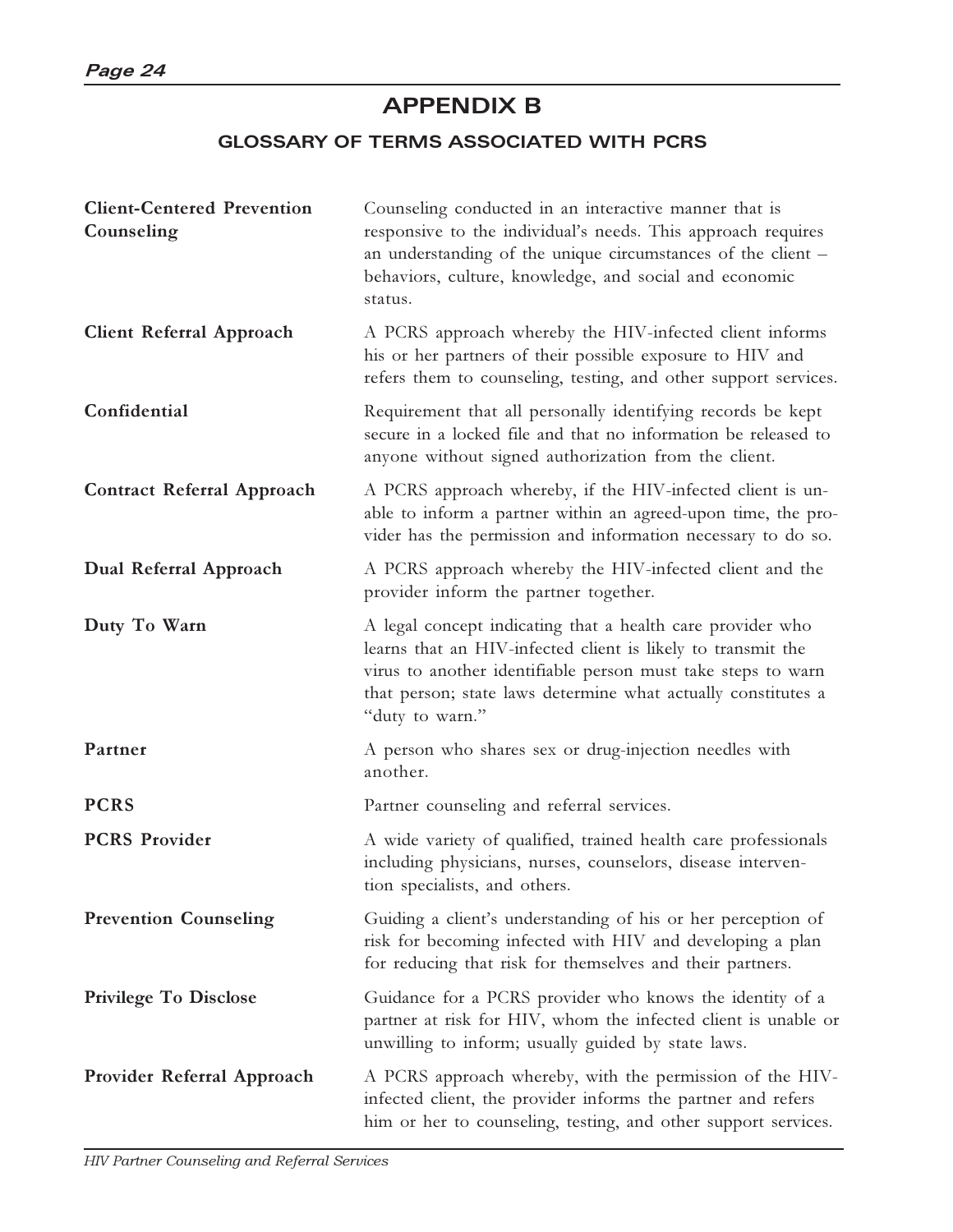#### **GLOSSARY OF TERMS ASSOCIATED WITH PCRS (Continued)**

| <b>Spouse</b>        | A legal marriage partner as defined by state law (for purposes<br>of the requirements of the Ryan White CARE Act).                                                                                                                                                  |
|----------------------|---------------------------------------------------------------------------------------------------------------------------------------------------------------------------------------------------------------------------------------------------------------------|
| <b>Window Period</b> | Period of time in between initial infection of HIV and de-<br>velopment of a positive antibody test for HIV. The window<br>period can last anywhere from about 2 weeks to (rarely) a<br>year, although antibodies will usually be detected within 3 to<br>6 months. |